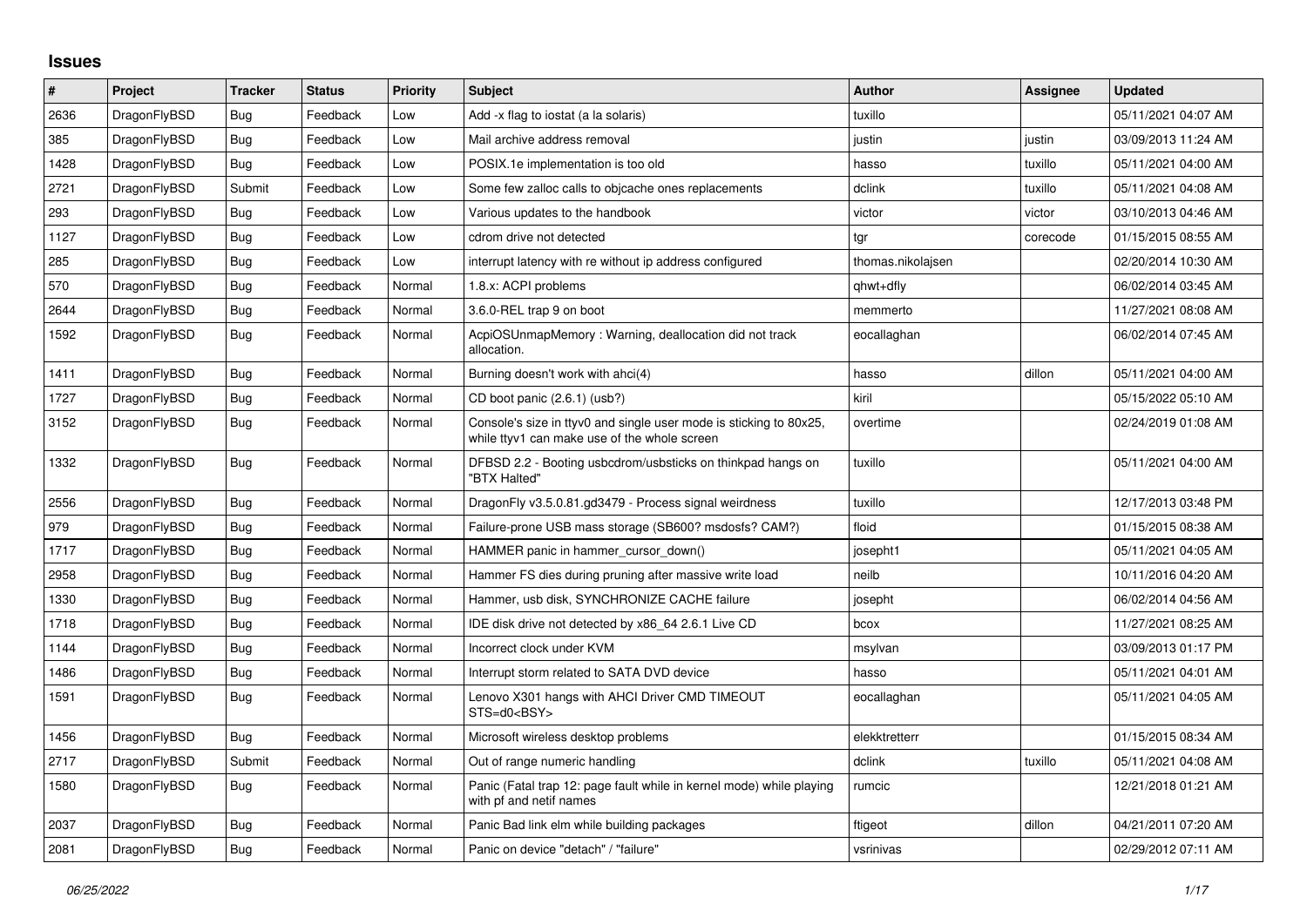| $\vert$ # | Project      | <b>Tracker</b> | <b>Status</b> | <b>Priority</b> | Subject                                                                                                                                                   | <b>Author</b>    | Assignee | <b>Updated</b>      |
|-----------|--------------|----------------|---------------|-----------------|-----------------------------------------------------------------------------------------------------------------------------------------------------------|------------------|----------|---------------------|
| 1250      | DragonFlyBSD | Bug            | Feedback      | Normal          | Panic upon plugging an USB flash drive into the machine                                                                                                   | rumcic           |          | 03/10/2013 05:17 AM |
| 1860      | DragonFlyBSD | Bug            | Feedback      | Normal          | Panic while creating UFS fs on vn(4) for initrd                                                                                                           | matthias         |          | 02/29/2012 07:16 AM |
| 2617      | DragonFlyBSD | <b>Bug</b>     | Feedback      | Normal          | Possible issue with wireless mouse on 3.6 release                                                                                                         | FilippoMo        |          | 01/14/2015 03:42 PM |
| 1668      | DragonFlyBSD | <b>Bug</b>     | Feedback      | Normal          | Power button not working                                                                                                                                  | elekktretterr    |          | 03/10/2013 06:22 AM |
| 2288      | DragonFlyBSD | Bug            | Feedback      | Normal          | Random IO performance loss introduced since January 1st                                                                                                   | lentferj         |          | 01/23/2013 04:21 PM |
| 2438      | DragonFlyBSD | Submit         | Feedback      | Normal          | <b>TRIM</b> fixes                                                                                                                                         | Anonymous        | tuxillo  | 05/11/2021 03:45 AM |
| 1613      | DragonFlyBSD | Bug            | Feedback      | Normal          | USB Keyboard not working on master                                                                                                                        | elekktretterr    |          | 05/11/2021 04:05 AM |
| 846       | DragonFlyBSD | <b>Bug</b>     | Feedback      | Normal          | USB bugs:usb mouse can't used!                                                                                                                            | frankning        |          | 01/15/2015 08:36 AM |
| 1454      | DragonFlyBSD | <b>Bug</b>     | Feedback      | Normal          | Unable to boot from external USB DVD drive                                                                                                                | elekktretterr    |          | 05/11/2021 04:01 AM |
| 1560      | DragonFlyBSD | Bug            | Feedback      | Normal          | Unable to modify partition table on ThinkPad T61p during install                                                                                          | rehsack          |          | 01/15/2015 08:57 AM |
| 1287      | DragonFlyBSD | <b>Bug</b>     | Feedback      | Normal          | altg configuration doesn't work                                                                                                                           | corecode         | tuxillo  | 05/11/2021 03:51 AM |
| 1521      | DragonFlyBSD | <b>Bug</b>     | Feedback      | Normal          | amd64 2.4 livecd won't mount root at boot                                                                                                                 | bolapara         |          | 01/28/2018 03:45 AM |
| 2459      | DragonFlyBSD | <b>Bug</b>     | Feedback      | Normal          | apic problems with HP Probook 4510s                                                                                                                       | thowe            |          | 11/27/2021 08:22 AM |
| 806       | DragonFlyBSD | <b>Bug</b>     | Feedback      | Normal          | boot error on MacBook                                                                                                                                     | tralamazza       |          | 06/04/2022 05:28 AM |
| 1587      | DragonFlyBSD | Bug            | Feedback      | Normal          | can't gdb across fork                                                                                                                                     | corecode         | tuxillo  | 05/11/2021 03:54 AM |
| 1618      | DragonFlyBSD | <b>Bug</b>     | Feedback      | Normal          | collision for 'struct pmap' when using RPC and <sys user.h=""></sys>                                                                                      | carenas          |          | 05/11/2021 04:05 AM |
| 2100      | DragonFlyBSD | <b>Bug</b>     | Feedback      | Normal          | devfs related panic                                                                                                                                       | sepherosa        | alexh    | 07/10/2011 02:29 PM |
| 1579      | DragonFlyBSD | Bug            | Feedback      | Normal          | dfly 2.4.1 does not like HP DL360G4p and Smart Array 6400 with<br>MSA20                                                                                   | tomaz.borstnar   | tuxillo  | 06/02/2014 02:44 PM |
| 1397      | DragonFlyBSD | Bug            | Feedback      | Normal          | jobs -I output inconsistency when called from script                                                                                                      | Anonymous        | tuxillo  | 05/15/2022 05:07 AM |
| 1824      | DragonFlyBSD | <b>Bug</b>     | Feedback      | Normal          | kernel panic, x86, 2.7.3.859.ge5104                                                                                                                       | akirchhoff135014 |          | 03/10/2013 07:49 AM |
| 911       | DragonFlyBSD | <b>Bug</b>     | Feedback      | Normal          | kldload/kernel linker can exceed malloc reserve and panic system                                                                                          | corecode         | tuxillo  | 05/11/2021 03:51 AM |
| 1745      | DragonFlyBSD | <b>Bug</b>     | Feedback      | Normal          | kmalloc panic                                                                                                                                             | josepht          |          | 05/11/2021 04:05 AM |
| 1101      | DragonFlyBSD | <b>Bug</b>     | Feedback      | Normal          | ohci related panic                                                                                                                                        | polachok         |          | 05/11/2021 04:00 AM |
| 1672      | DragonFlyBSD | <b>Bug</b>     | Feedback      | Normal          | panic (trap 12) around btree_search() in 2.4.1-RELEASE                                                                                                    | floid            |          | 01/19/2015 03:36 AM |
| 1282      | DragonFlyBSD | <b>Bug</b>     | Feedback      | Normal          | panic (trap 12) when booting SMP kernel on Atom 330 (dual core)                                                                                           | tomaz.borstnar   |          | 05/11/2021 04:00 AM |
| 1448      | DragonFlyBSD | <b>Bug</b>     | Feedback      | Normal          | panic: assertion: _tp->tt_msg->tt_cpuid == mycpuid in<br>tcp_callout_active tcp_output tcp_usr_send netmsg_pru_send<br>netmsg_service tcpmsg_service_loop | dillon           |          | 05/11/2021 04:00 AM |
| 1593      | DragonFlyBSD | Bug            | Feedback      | Normal          | panic: assertion: $ccb == ap > ap$ err $ccb$ in ahci put err $ccb$                                                                                        | ftigeot          | ftigeot  | 05/15/2022 05:09 AM |
| 1481      | DragonFlyBSD | <b>Bug</b>     | Feedback      | Normal          | panic: assertion: kva p(buf) in soopt from kbuf (after ipfw pipe<br>show, 2.2.1-R)                                                                        | combiner         |          | 05/11/2021 04:01 AM |
| 1577      | DragonFlyBSD | <b>Bug</b>     | Feedback      | Normal          | panic: assertion: leaf->base.obj_id == ip->obj_id in<br>hammer_ip_delete_range                                                                            | qhwt+dfly        |          | 05/11/2021 04:01 AM |
| 1249      | DragonFlyBSD | Bug            | Feedback      | Normal          | panic: ffs vfree: freeing free inode                                                                                                                      | rumcic           |          | 03/10/2013 05:13 AM |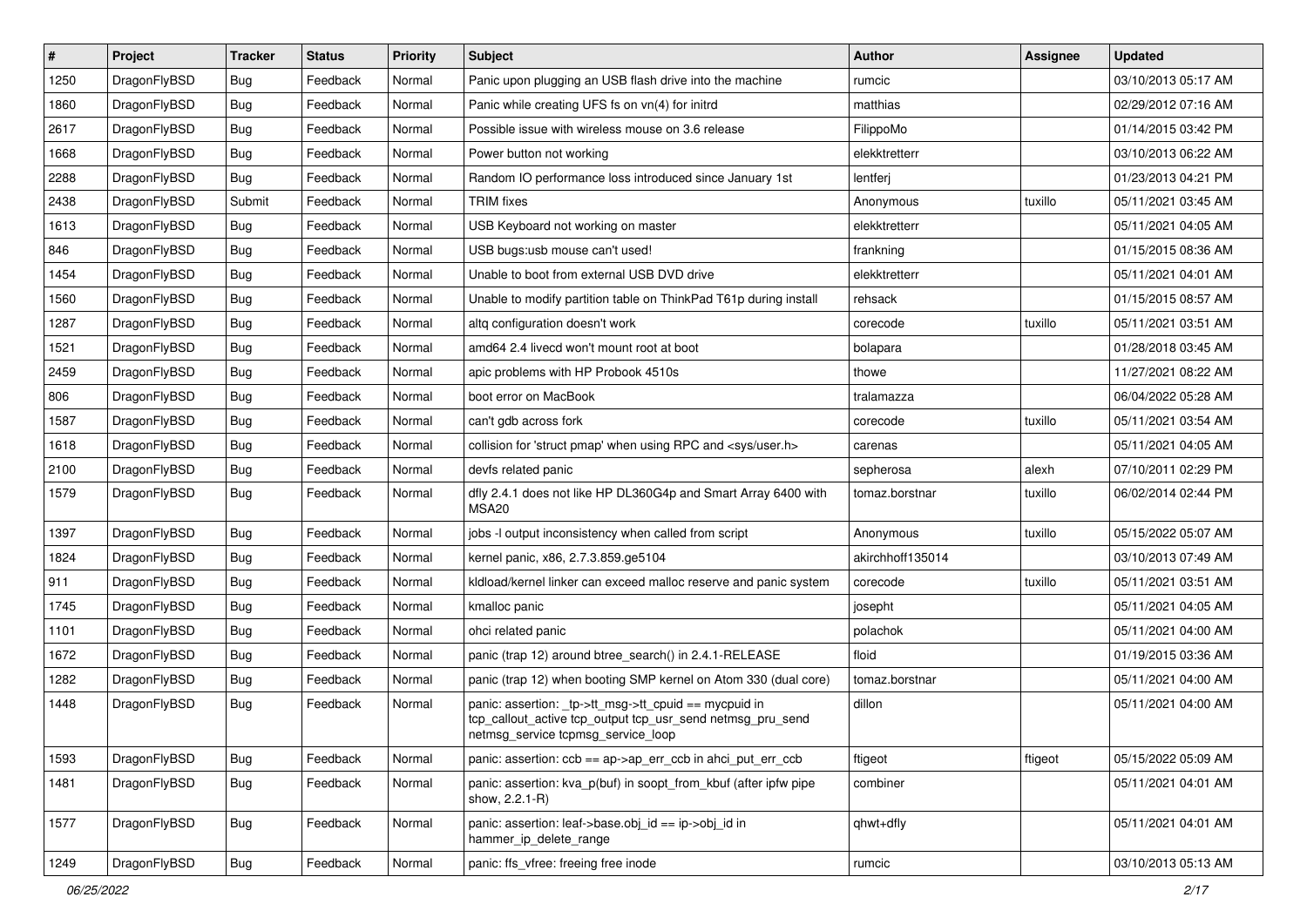| $\pmb{\#}$ | Project      | <b>Tracker</b> | <b>Status</b> | <b>Priority</b> | <b>Subject</b>                                                                                            | <b>Author</b>      | <b>Assignee</b> | <b>Updated</b>      |
|------------|--------------|----------------|---------------|-----------------|-----------------------------------------------------------------------------------------------------------|--------------------|-----------------|---------------------|
| 1489       | DragonFlyBSD | Bug            | Feedback      | Normal          | panic: ufs dirbad: bad dir                                                                                | rumcic             |                 | 03/10/2013 04:34 AM |
| 847        | DragonFlyBSD | Bug            | Feedback      | Normal          | processes getting stuck on mount point                                                                    | corecode           | tuxillo         | 05/11/2021 03:50 AM |
| 1563       | DragonFlyBSD | Bug            | Feedback      | Normal          | reset(1) doesn't reset terminal to the defaults                                                           | hasso              |                 | 03/10/2013 04:17 AM |
| 901        | DragonFlyBSD | Bug            | Feedback      | Normal          | route show needs to get data from all cpus                                                                | corecode           | tuxillo         | 05/11/2021 03:50 AM |
| 2090       | DragonFlyBSD | Bug            | Feedback      | Normal          | snd_hda does not support headphone automute                                                               | justin             |                 | 03/29/2012 08:03 PM |
| 2957       | DragonFlyBSD | Bug            | Feedback      | Normal          | swapoff -a followed by swapon -a doesn't give your swap back                                              | neilb              |                 | 10/09/2016 04:17 AM |
| 745        | DragonFlyBSD | Bug            | Feedback      | Normal          | the evil interrupt stats monster is still around!                                                         | corecode           | tuxillo         | 06/02/2014 04:17 AM |
| 1429       | DragonFlyBSD | Bug            | Feedback      | Normal          | vkernel bug - "mfree: m->m_nextpkt != NULL"                                                               | dillon             |                 | 05/11/2021 04:00 AM |
| 243        | DragonFlyBSD | Bug            | Feedback      | Normal          | weird behavior in the shell                                                                               | swildner           |                 | 05/31/2022 02:51 PM |
| 1387       | DragonFlyBSD | Bug            | Feedback      | Normal          | zero-size malloc and ps: kvm_getprocs: Bad address                                                        | qhwt+dfly          |                 | 05/11/2021 04:00 AM |
| 2638       | DragonFlyBSD | Bug            | Feedback      | High            | Fix machdep.pmap_mmu_optimize                                                                             | tuxillo            |                 | 05/11/2021 04:07 AM |
| 3205       | DragonFlyBSD | Bug            | Feedback      | High            | Go compiler net test failing                                                                              | t dfbsd            | tuxillo         | 05/10/2021 02:45 AM |
| 1831       | DragonFlyBSD | Bug            | Feedback      | High            | HAMMER "malloc limit exceeded" panic                                                                      | eocallaghan        | dillon          | 06/04/2022 04:38 AM |
| 2347       | DragonFlyBSD | Bug            | Feedback      | High            | Hammer PFSes destroy does not give back full space allocated to<br><b>PFS</b>                             | sgeorge            |                 | 07/19/2012 01:11 AM |
| 2396       | DragonFlyBSD | Bug            | Feedback      | High            | Latest 3.1 development version core dumps while destroying master<br><b>PFS</b>                           | sgeorge            |                 | 01/23/2013 04:10 PM |
| 725        | DragonFlyBSD | Bug            | In Progress   | Low             | 'make distribution' fails w/'ro' /usr/obj                                                                 | c.turner           |                 | 03/09/2013 01:01 PM |
| 1148       | DragonFlyBSD | Bug            | In Progress   | Low             | BCM4311 wireless network adapter detected but not functional                                              | archimedes.gaviola |                 | 05/11/2021 04:00 AM |
| 2631       | DragonFlyBSD | Bug            | In Progress   | Low             | Verify library versioning current with full package build and switch it<br>on (after publishing packages) | tuxillo            |                 | 05/11/2021 04:06 AM |
| 1819       | DragonFlyBSD | Bug            | In Progress   | Low             | truss - Major revamping task list                                                                         | tuxillo            | tuxillo         | 11/27/2021 08:45 AM |
| 2797       | DragonFlyBSD | Bug            | In Progress   | Low             | vkernels with & without machdep.pmap_mmu_optimize                                                         | yellowrabbit2010   |                 | 11/27/2021 08:06 AM |
| 604        | DragonFlyBSD | Bug            | In Progress   | Normal          | 1.8.1-RELEASE - clock runs fast on mainboard ASUS P5A-B                                                   | veti               |                 | 05/11/2021 03:55 AM |
| 1181       | DragonFlyBSD | Bug            | In Progress   | Normal          | ACX111 panic                                                                                              | elekktretterr      |                 | 05/11/2021 04:00 AM |
| 3295       | DragonFlyBSD | Bug            | In Progress   | Normal          | Adapt devel/libvirt for nvmm                                                                              | tuxillo            | tuxillo         | 11/03/2021 04:56 PM |
| 3305       | DragonFlyBSD | Bug            | In Progress   | Normal          | CBSD: Add NVMM support in DragonFly BSD                                                                   | tuxillo            | tuxillo         | 05/29/2022 08:18 AM |
| 1302       | DragonFlyBSD | Bug            | In Progress   | Normal          | Checkpoint regression?                                                                                    | sjg                | sjg             | 07/10/2013 05:22 PM |
| 2358       | DragonFlyBSD | i Bug          | In Progress   | Normal          | DFBSD v3.0.2.32.g928ca - panic: hammer: insufficient undo FIFO<br>space!                                  | tuxillo            | tuxillo         | 05/10/2021 02:50 AM |
| 2345       | DragonFlyBSD | Bug            | In Progress   | Normal          | DFBSD v3.1.0.457.gd679f - NFS panic on diskless station                                                   | tuxillo            |                 | 04/07/2012 05:22 PM |
| 2351       | DragonFlyBSD | Bug            | In Progress   | Normal          | DFBSD v3.1.0.579.g44ccf - Stuck during startup, random freezes                                            | tuxillo            |                 | 04/24/2012 08:21 AM |
| 3299       | DragonFlyBSD | Bug            | In Progress   | Normal          | DragonFlyBSD reports utterly wrong uptime (most of the time, right<br>after booting in)                   | adrian             |                 | 11/11/2021 01:43 PM |
| 1669       | DragonFlyBSD | Bug            | In Progress   | Normal          | Drive wont open using button                                                                              | elekktretterr      |                 | 02/29/2012 12:05 PM |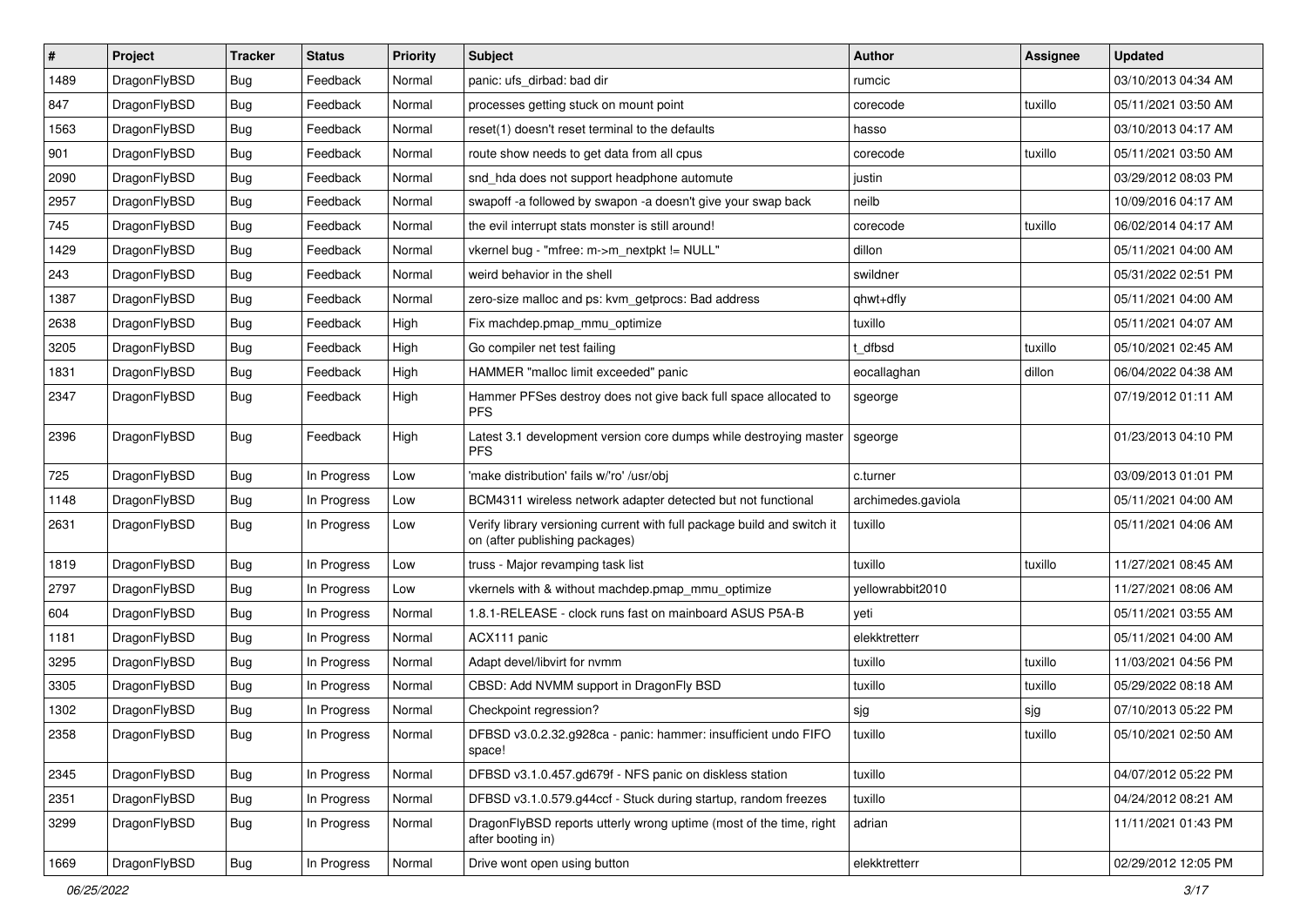| ∦    | Project      | <b>Tracker</b> | <b>Status</b> | <b>Priority</b> | <b>Subject</b>                                                                             | <b>Author</b> | <b>Assignee</b> | <b>Updated</b>      |
|------|--------------|----------------|---------------|-----------------|--------------------------------------------------------------------------------------------|---------------|-----------------|---------------------|
| 1749 | DragonFlyBSD | Bug            | In Progress   | Normal          | HAMMER fsstress panic in hammer_flush_inode_core<br>'ip->flush state != HAMMER FST FLUSH'  | vsrinivas     |                 | 05/11/2021 04:06 AM |
| 1744 | DragonFlyBSD | <b>Bug</b>     | In Progress   | Normal          | HAMMER fsstress panic in hammer setup child callback                                       | vsrinivas     |                 | 05/11/2021 04:05 AM |
| 1469 | DragonFlyBSD | Bug            | In Progress   | Normal          | Hammer history security concern                                                            | corecode      | tuxillo         | 05/11/2021 03:52 AM |
| 3269 | DragonFlyBSD | <b>Bug</b>     | In Progress   | Normal          | Is double-buffer'd buf still required by HAMMER2 ?                                         | tkusumi       |                 | 05/12/2021 04:09 PM |
| 2414 | DragonFlyBSD | <b>Bug</b>     | In Progress   | Normal          | Lenovo S10 acpi freeze (not new)                                                           | davshao       |                 | 05/11/2021 04:13 AM |
| 168  | DragonFlyBSD | Bug            | In Progress   | Normal          | Livelocked limit engaged while trying to setup IPW wireless                                | mschacht      | sepherosa       | 05/11/2021 04:05 AM |
| 1502 | DragonFlyBSD | Bug            | In Progress   | Normal          | Lock while deleting files from nohistory HAMMER directories                                | hasso         |                 | 03/10/2013 04:28 AM |
| 3310 | DragonFlyBSD | Bug            | In Progress   | Normal          | NVMM+QEMU fail to boot with UEFI: Mem Assist Failed<br>[gpa=0xfffffff0]                    | liweitianux   |                 | 01/11/2022 03:22 PM |
| 3317 | DragonFlyBSD | Bug            | In Progress   | Normal          | Network vtnet0 not working on Hetzner cloud                                                | mneumann      |                 | 06/18/2022 03:55 AM |
| 2819 | DragonFlyBSD | Bug            | In Progress   | Normal          | Random micro system freezes after a week of uptime                                         | ftigeot       | dillon          | 08/16/2015 08:46 PM |
| 2731 | DragonFlyBSD | Bug            | In Progress   | Normal          | Screen full of random colors when starting Xorg with Intel Haswell<br>HD Graphics P4600    | jkatzmaier    |                 | 11/12/2014 04:08 PM |
| 3318 | DragonFlyBSD | Bug            | In Progress   | Normal          | Segmenation fault when a process resumed with checkpt exits                                | zabolekar     | tuxillo         | 06/18/2022 08:24 AM |
| 3160 | DragonFlyBSD | Submit         | In Progress   | Normal          | State the implementation difference in pkill/pgrep manual                                  | sevan         | tuxillo         | 06/03/2022 05:15 PM |
| 1336 | DragonFlyBSD | Bug            | In Progress   | Normal          | Still looking for reports of missed directory entries w/ HAMMER                            | dillon        |                 | 05/11/2021 04:00 AM |
| 2391 | DragonFlyBSD | Bug            | In Progress   | Normal          | System lock with ahci and acpi enabled on ATI RS690 chipset with<br>SMB600 sata controller | jorisgio      | vadaszi         | 06/03/2015 03:51 PM |
| 998  | DragonFlyBSD | Bug            | In Progress   | Normal          | Unconfiguring a vn while it is mounted                                                     | rumcic        | tuxillo         | 05/11/2021 04:00 AM |
| 3031 | DragonFlyBSD | Submit         | In Progress   | Normal          | Update drm/radeon to Linux 4.7.10 as much as possible                                      | davshao       | ftigeot         | 08/19/2021 12:33 PM |
| 3145 | DragonFlyBSD | Submit         | In Progress   | Normal          | Update libelf to FreeBSD 12 current and build as base library usable<br>by ports           | davshao       | tuxillo         | 08/20/2021 03:58 PM |
| 1390 | DragonFlyBSD | Bug            | In Progress   | Normal          | Use id_t type for {get,set}priority()                                                      | Anonymous     | tuxillo         | 07/05/2019 02:18 AM |
| 2360 | DragonFlyBSD | <b>Bug</b>     | In Progress   | Normal          | Wishlist: virtio driver import                                                             | vsrinivas     |                 | 06/04/2022 04:16 AM |
| 1584 | DragonFlyBSD | Bug            | In Progress   | Normal          | can't use ssh from jail: debug1: read_passphrase: can't open<br>/dev/tty: Device busy      | corecode      | tuxillo         | 05/11/2021 03:53 AM |
| 1547 | DragonFlyBSD | Bug            | In Progress   | Normal          | disklabel64 automatic sizing                                                               | corecode      | tuxillo         | 05/11/2021 03:52 AM |
| 3011 | DragonFlyBSD | Bug            | In Progress   | Normal          | dragonfly/sys/dev/netif/re/re.c: suspicious code ?                                         | dcb           |                 | 07/29/2017 01:26 AM |
| 781  | DragonFlyBSD | Bug            | In Progress   | Normal          | fdisk uses wrong geometry on usb flash drives                                              | corecode      | tuxillo         | 05/11/2021 03:50 AM |
| 331  | DragonFlyBSD | Bug            | In Progress   | Normal          | ftpsesame (aka Bridging S01E03)                                                            | bastyaelvtars |                 | 03/09/2013 12:28 PM |
| 2282 | DragonFlyBSD | Bug            | In Progress   | Normal          | gdb segfaults with certain corefiles                                                       | tuxillo       |                 | 01/18/2012 04:40 PM |
| 1307 | DragonFlyBSD | <b>Bug</b>     | In Progress   | Normal          | hammer tid -2 shows unexpected result                                                      | corecode      |                 | 10/18/2016 05:29 PM |
| 1398 | DragonFlyBSD | Submit         | In Progress   | Normal          | hdestroy(3) restricts hash key to point to malloc'ed space                                 | Anonymous     |                 | 08/20/2021 04:06 PM |
| 3028 | DragonFlyBSD | Bug            | In Progress   | Normal          | installer: confusion of set/get disk encryption passphrase dialogs                         | liweitianux   | tuxillo         | 06/03/2022 05:13 PM |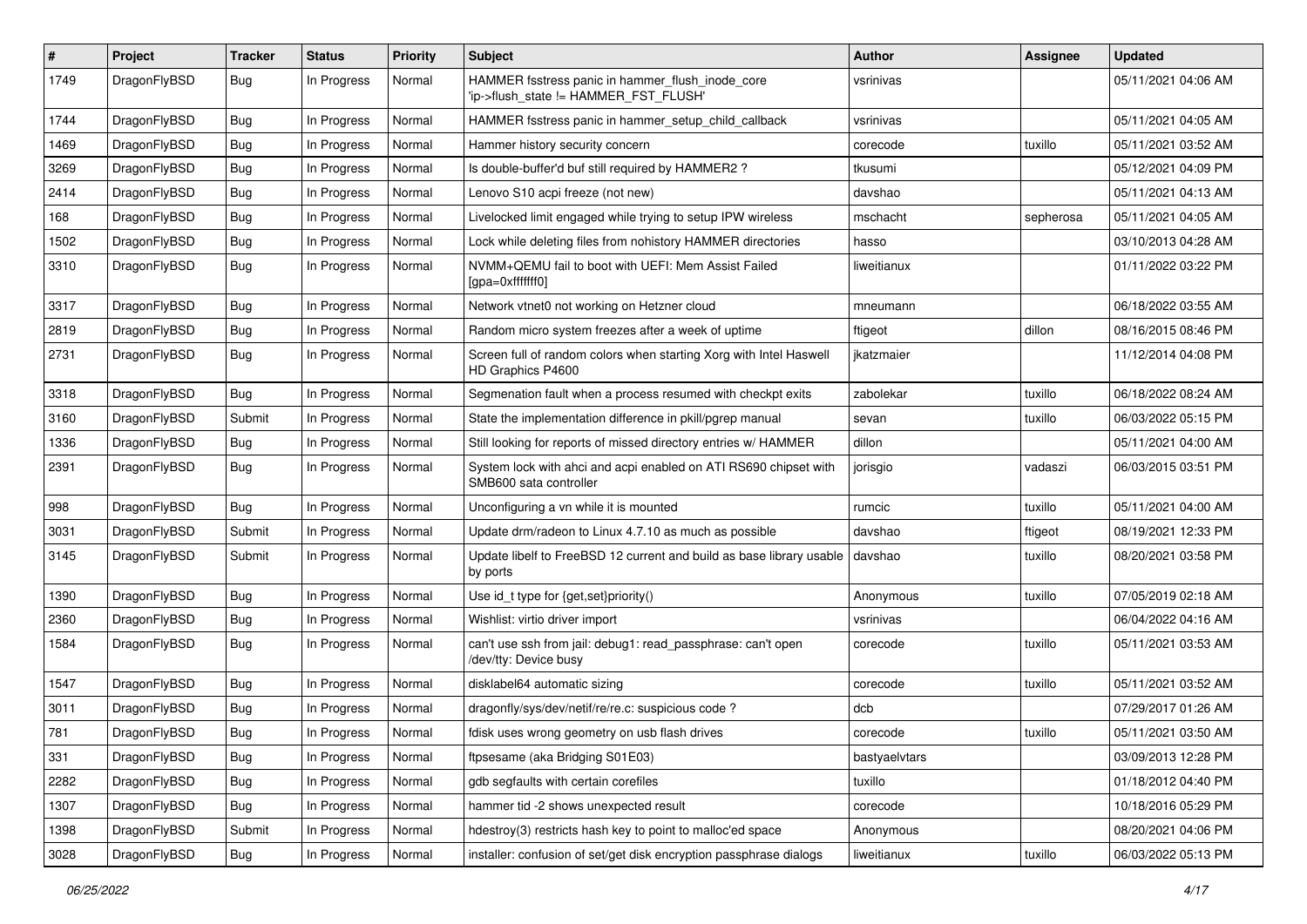| $\sharp$ | Project      | <b>Tracker</b> | <b>Status</b> | <b>Priority</b> | Subject                                                                                                       | <b>Author</b>     | <b>Assignee</b> | <b>Updated</b>      |
|----------|--------------|----------------|---------------|-----------------|---------------------------------------------------------------------------------------------------------------|-------------------|-----------------|---------------------|
| 1475     | DragonFlyBSD | Bug            | In Progress   | Normal          | kernel blocks with low memory and syscons setting a high res mode<br>/ scrollback                             | corecode          | tuxillo         | 05/11/2021 03:52 AM |
| 1528     | DragonFlyBSD | Bug            | In Progress   | Normal          | ktrace does not show proper return values for pipe(2)                                                         | corecode          | tuxillo         | 05/11/2021 03:52 AM |
| 1030     | DragonFlyBSD | <b>Bug</b>     | In Progress   | Normal          | msdosfs umount panic                                                                                          | corecode          | tuxillo         | 05/11/2021 03:51 AM |
| 2549     | DragonFlyBSD | <b>Bug</b>     | In Progress   | Normal          | netgraph7: Kernel page fault.                                                                                 | russiane39        | nant            | 05/10/2013 11:20 PM |
| 2013     | DragonFlyBSD | <b>Bug</b>     | In Progress   | Normal          | oversized DMA request loop                                                                                    | josepht           |                 | 05/11/2021 04:06 AM |
| 1661     | DragonFlyBSD | <b>Bug</b>     | In Progress   | Normal          | panic on password entry mount smb filesystem                                                                  | vsrinivas         |                 | 11/27/2021 08:29 AM |
| 2353     | DragonFlyBSD | Bug            | In Progress   | Normal          | panic: assertion "gd->gd_spinlocks_wr == 0" failed in<br>bsd4_schedulerclock                                  | jaydg             | alexh           | 11/28/2012 01:57 AM |
| 1583     | DragonFlyBSD | Bug            | In Progress   | Normal          | panic: assertion: cursor->trans->sync_lock_refs > 0 in<br>hammer_recover_cursor                               | corecode          | tuxillo         | 05/11/2021 03:53 AM |
| 1218     | DragonFlyBSD | Bug            | In Progress   | Normal          | panic: assertion: $error == 0$ in hammer start transaction                                                    | rumcic            |                 | 05/11/2021 04:00 AM |
| 1700     | DragonFlyBSD | Submit         | In Progress   | Normal          | skip boot2 menu on <enter></enter>                                                                            | Johannes.Hofmann  | tuxillo         | 05/15/2022 08:35 AM |
| 1368     | DragonFlyBSD | <b>Bug</b>     | In Progress   | Normal          | suspend signal race?                                                                                          | qhwt+dfly         |                 | 05/11/2021 03:51 AM |
| 3021     | DragonFlyBSD | <b>Bug</b>     | In Progress   | Normal          | sys/dev/drm/i915/i915_gem_stolen.c:115]: (error) Signed integer<br>overflow for expression '65535<<20'        | dcb               |                 | 04/11/2017 12:46 PM |
| 742      | DragonFlyBSD | Bug            | In Progress   | Normal          | umount problems with multiple mounts                                                                          | corecode          | tuxillo         | 05/11/2021 03:46 AM |
| 3089     | DragonFlyBSD | Bug            | In Progress   | Normal          | vtnet(4) - disable TCP checksum offload by default                                                            | jlane             | vadaszi         | 05/11/2021 04:14 AM |
| 1921     | DragonFlyBSD | Bug            | In Progress   | Normal          | we miss mlockall                                                                                              | alexh             | tuxillo         | 06/18/2022 04:08 AM |
| 3111     | DragonFlyBSD | <b>Bug</b>     | In Progress   | High            | Mouse lags every second heavily under X11                                                                     | mneumann          |                 | 12/12/2017 09:46 PM |
| 884      | DragonFlyBSD | <b>Bug</b>     | In Progress   | High            | Performance/memory problems under filesystem IO load                                                          | hasso             |                 | 05/11/2021 03:50 AM |
| 2296     | DragonFlyBSD | <b>Bug</b>     | In Progress   | High            | panic: assertion "m->wire count > 0" failed                                                                   | thomas.nikolajsen |                 | 08/30/2012 06:09 AM |
| 3113     | DragonFlyBSD | <b>Bug</b>     | In Progress   | Urgent          | Booting vKernel fails due being out of swap space                                                             | tcullen           |                 | 05/11/2021 04:14 AM |
| 2499     | DragonFlyBSD | <b>Bug</b>     | In Progress   | Urgent          | DRAGONFLY 3 2 lockd not responding correctly                                                                  | Nerzhul           |                 | 01/22/2013 12:47 PM |
| 2931     | DragonFlyBSD | <b>Bug</b>     | New           | Low             | 'gdb' of 'vkernel' unable to print backtrace                                                                  | tofergus          |                 | 07/26/2016 01:51 PM |
| 600      | DragonFlyBSD | Bug            | New           | Low             | /sys/libkern/karc4random                                                                                      | robin_carey5      | profmakx        | 01/19/2015 03:07 AM |
| 3107     | DragonFlyBSD | Bug            | New           | Low             | ACPI interrupt storm when loading i915 on Lenovo T460                                                         | oyvinht           |                 | 07/15/2020 07:01 AM |
| 1947     | DragonFlyBSD | Bug            | New           | Low             | GA-880GM-UD2H (rev. 1.3) AHCI fails to detect disks at the end of<br>the RAID controller                      | eocallaghan       |                 | 11/27/2021 08:46 AM |
| 696      | DragonFlyBSD | <b>Bug</b>     | <b>New</b>    | Low             | IPSEC recommendation                                                                                          | robin_carey5      | tuxillo         | 06/02/2014 02:40 PM |
| 1882     | DragonFlyBSD | <b>Bug</b>     | New           | Low             | Idea for handling new USB vendor/device codes                                                                 | bmk               |                 | 10/20/2010 12:15 PM |
| 2858     | DragonFlyBSD | <b>Bug</b>     | New           | Low             | Installer "Local or UTC" question should have "No" selected by<br>default.                                    | cgag              |                 | 12/02/2015 01:18 PM |
| 2859     | DragonFlyBSD | Bug            | New           | Low             | Installer configuration menu always highlights "Select timezone", no<br>matter which step was last completed. | cgag              |                 | 12/02/2015 01:54 PM |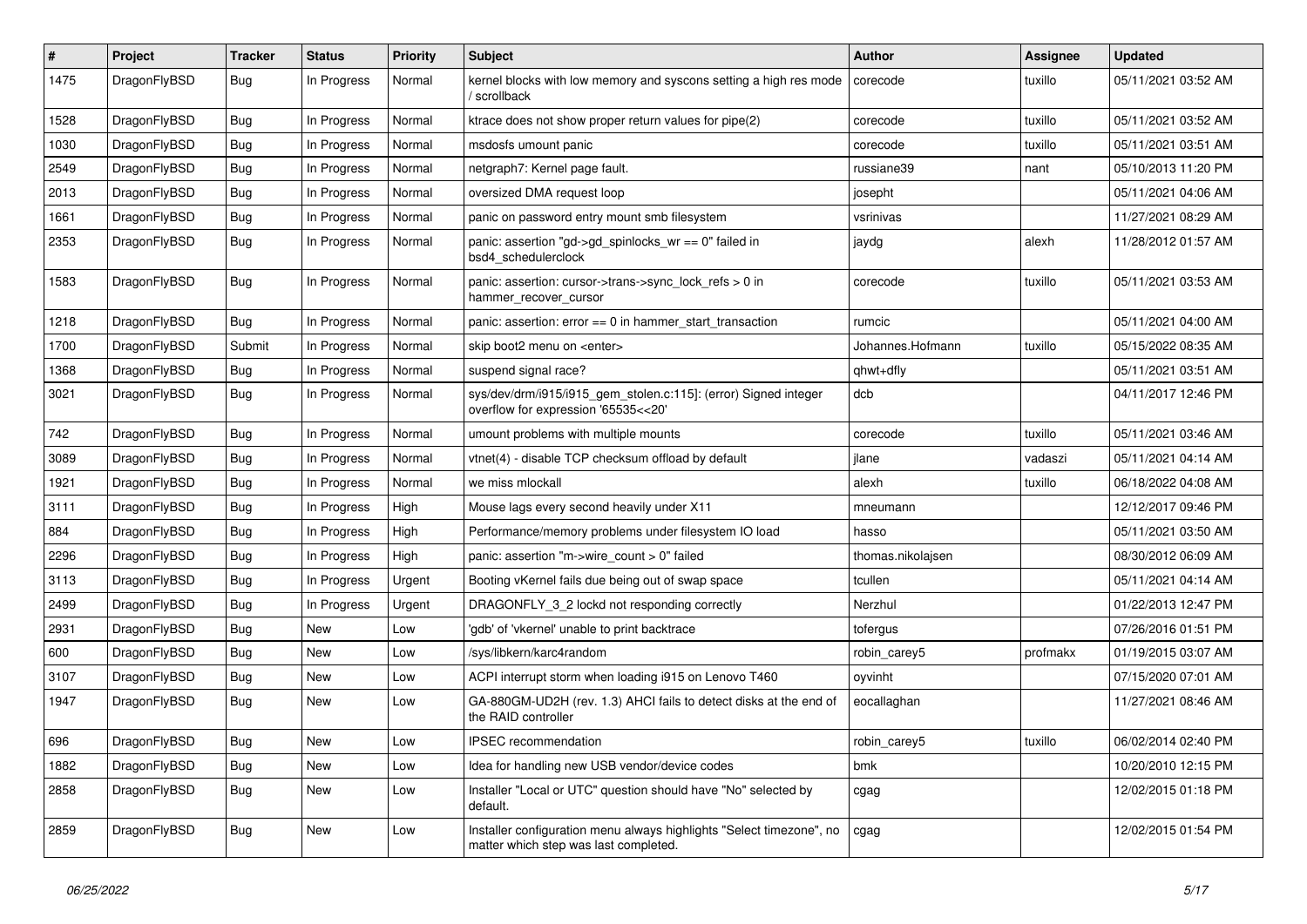| $\sharp$ | Project      | <b>Tracker</b> | <b>Status</b> | <b>Priority</b> | Subject                                                                            | <b>Author</b>   | Assignee | <b>Updated</b>      |
|----------|--------------|----------------|---------------|-----------------|------------------------------------------------------------------------------------|-----------------|----------|---------------------|
| 2887     | DragonFlyBSD | Bug            | New           | Low             | Missing extattr_namespace_to_string and<br>extattr_string_to_namespace functions   | rubenk          |          | 02/06/2016 05:09 AM |
| 679      | DragonFlyBSD | Bug            | <b>New</b>    | Low             | Netgraph backward compatibility for old *LEN constants                             | nant            | nant     | 02/18/2014 05:45 AM |
| 3101     | DragonFlyBSD | <b>Bug</b>     | <b>New</b>    | Low             | PFI CGI install not working in dragonflybsd 5.0.1 USB install                      | bnegre82        |          | 05/11/2021 04:14 AM |
| 2020     | DragonFlyBSD | Bug            | <b>New</b>    | Low             | Port brcm80211 driver from Linux to DragonFly BSD                                  | studer          |          | 03/05/2011 10:54 PM |
| 2095     | DragonFlyBSD | <b>Bug</b>     | New           | Low             | Running installer post-install: Unsupported DFUI transport"                        | greenrd         |          | 06/26/2011 09:20 AM |
| 1313     | DragonFlyBSD | Bug            | New           | Low             | Signal code in kernel needs major overhaul (signal queues,<br>si code, si addr)    | hasso           |          | 05/11/2021 04:00 AM |
| 2529     | DragonFlyBSD | Bug            | <b>New</b>    | Low             | Sundance network adapter is not detected and attached                              | kworr           |          | 03/25/2013 02:29 AM |
| 1982     | DragonFlyBSD | <b>Bug</b>     | New           | Low             | There is no linuxulator on x86-64                                                  | herrgard        |          | 05/31/2022 02:25 PM |
| 3311     | DragonFlyBSD | <b>Bug</b>     | <b>New</b>    | Low             | TrueCrypt support may cause kernel crash                                           | arcade@b1t.name |          | 04/29/2022 06:19 AM |
| 2675     | DragonFlyBSD | <b>Bug</b>     | <b>New</b>    | Low             | Ultimate N WiFi Link 5300 get iwn_intr: fatal firmware error on 5GHz               | revuwa          |          | 05/11/2021 04:07 AM |
| 2878     | DragonFlyBSD | Bug            | <b>New</b>    | Low             | [fix] CCVER problem when using clang and cpu extensions<br>(intrinsics)            | arcade@b1t.name |          | 06/24/2016 04:25 AM |
| 2680     | DragonFlyBSD | Bug            | <b>New</b>    | Low             | boot0cfg update makes box unbootable                                               | herrgard        |          | 06/10/2014 06:02 AM |
| 2882     | DragonFlyBSD | Bug            | <b>New</b>    | Low             | bridge sends packets from individual interfaces                                    | arcade@b1t.name |          | 01/09/2016 12:43 PM |
| 2790     | DragonFlyBSD | Submit         | <b>New</b>    | Low             | filedesc softrefs increment code factoring                                         | dclink          |          | 02/21/2015 04:00 AM |
| 2552     | DragonFlyBSD | Bug            | <b>New</b>    | Low             | hammer recovery should indicate progress                                           | phma            |          | 05/03/2013 12:13 AM |
| 1714     | DragonFlyBSD | <b>Bug</b>     | New           | Low             | hwpmc                                                                              | alexh           | swildner | 08/18/2012 02:03 PM |
| 1532     | DragonFlyBSD | <b>Bug</b>     | <b>New</b>    | Low             | jemalloc doesn't work on DragonFly                                                 | hasso           | sjg      | 08/02/2011 01:14 AM |
| 1538     | DragonFlyBSD | <b>Bug</b>     | <b>New</b>    | Low             | mountroot should probe file systems                                                | corecode        | alexh    | 11/24/2010 06:35 PM |
| 2403     | DragonFlyBSD | <b>Bug</b>     | New           | Low             | newfs -E doesn't handle /dev/serno device names properly                           | ftigeot         |          | 08/17/2012 05:07 AM |
| 3228     | DragonFlyBSD | Bug            | <b>New</b>    | Low             | pfi kif unref: state refcount $\leq$ 0 in dmesg                                    | justin          |          | 03/05/2021 06:39 AM |
| 2877     | DragonFlyBSD | Bug            | <b>New</b>    | Low             | sed fails when working with UTF-8 locale and non-UTF symbols                       | arcade@b1t.name |          | 12/30/2015 11:20 AM |
| 2252     | DragonFlyBSD | <b>Bug</b>     | New           | Low             | snd hda not useable if loaded via /boot/loader.conf                                | xbit            | swildner | 12/14/2011 12:23 AM |
| 3024     | DragonFlyBSD | Bug            | <b>New</b>    | Low             | sys/dev/netif/wi/if_wi.c:1090]: (style) Redundant condition                        | dcb             |          | 04/11/2017 11:56 AM |
| 3132     | DragonFlyBSD | <b>Bug</b>     | <b>New</b>    | Low             | unifdef mined                                                                      | bcallah         |          | 04/26/2018 08:34 PM |
| 2565     | DragonFlyBSD | <b>Bug</b>     | New           | Normal          | "ifconfig ix0 up" panic                                                            | Itpig402a       |          | 06/03/2013 05:46 AM |
| 2416     | DragonFlyBSD | Bug            | New           | Normal          | 'entry can be removed on mounted nfs filesystem                                    | ftigeot         | tuxillo  | 06/03/2014 04:40 AM |
| 1990     | DragonFlyBSD | Bug            | New           | Normal          | /mnt too large to mount                                                            | peur.neu        |          | 02/16/2011 11:24 PM |
| 2835     | DragonFlyBSD | Bug            | New           | Normal          | /usr/include/c++/5.0/bits/c++locale.h likes<br>POSIX C SOURCE>=200809              | davshao         |          | 11/18/2015 03:40 AM |
| 2652     | DragonFlyBSD | Bug            | New           | Normal          | 189a0ff3761b47  ix: Implement MSI-X support locks up Lenovo<br>S10 Intel Atom n270 | davshao         |          | 05/14/2014 01:55 AM |
| 2107     | DragonFlyBSD | Bug            | New           | Normal          | 2.10.1 sata dvd drive issue                                                        | ausppc          |          | 07/31/2011 08:41 PM |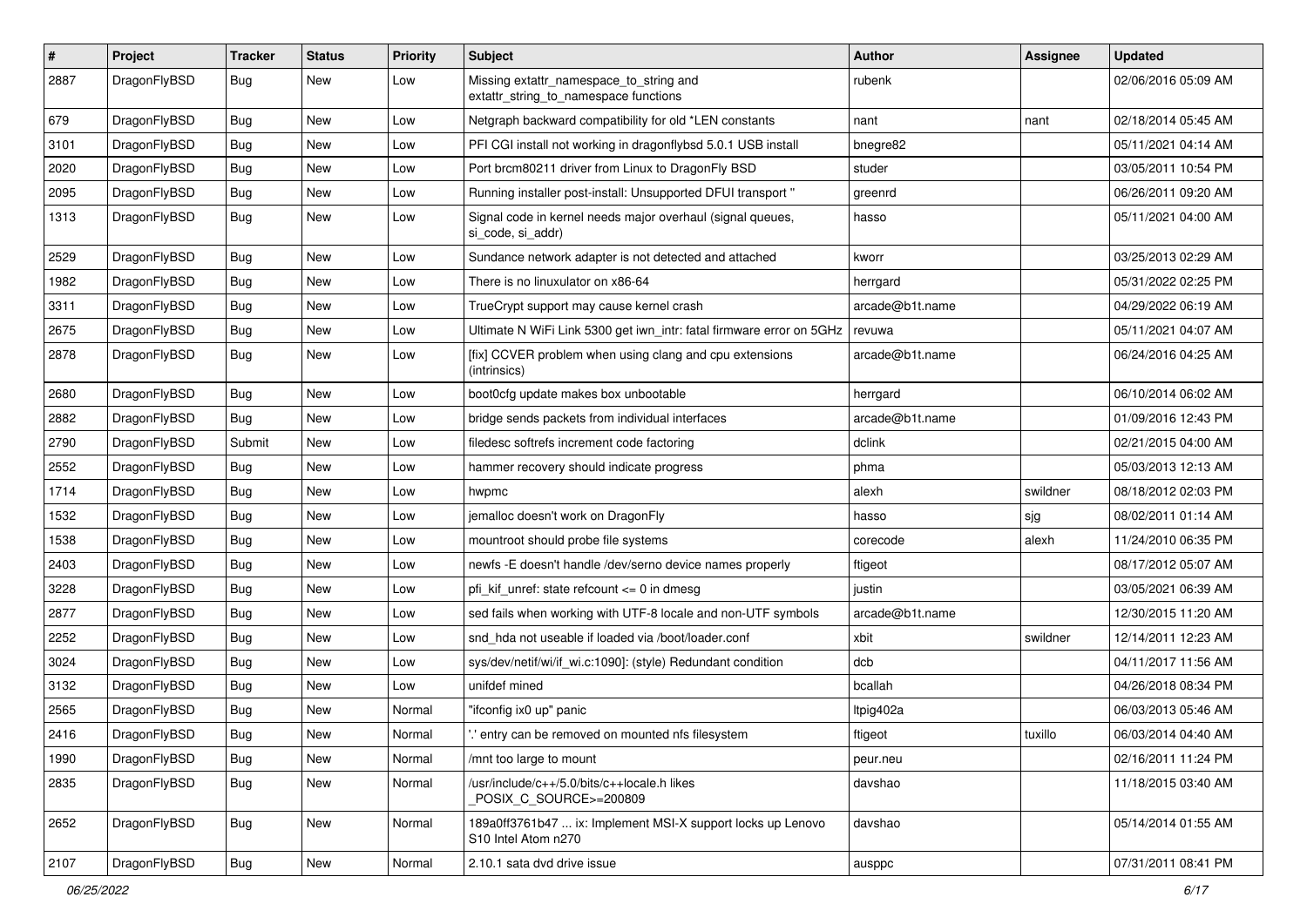| $\sharp$ | Project      | <b>Tracker</b> | <b>Status</b> | <b>Priority</b> | Subject                                                                                          | <b>Author</b> | <b>Assignee</b> | <b>Updated</b>      |
|----------|--------------|----------------|---------------|-----------------|--------------------------------------------------------------------------------------------------|---------------|-----------------|---------------------|
| 1293     | DragonFlyBSD | <b>Bug</b>     | New           | Normal          | 2.2.1-REL Installer Request                                                                      | mk            | tuxillo         | 05/11/2021 04:00 AM |
| 2688     | DragonFlyBSD | Bug            | <b>New</b>    | Normal          | 67613368bdda7 Fix wrong checks for U4B presence Asrock Z77M<br>difficulty detecting USB keyboard | davshao       |                 | 06/28/2014 07:08 PM |
| 2138     | DragonFlyBSD | Bug            | New           | Normal          | > 100% CPU usage                                                                                 | robin.carey1  |                 | 09/26/2011 12:20 PM |
| 2816     | DragonFlyBSD | Bug            | <b>New</b>    | Normal          | A multitasking process being debugged can get stuck                                              | phma          |                 | 05/19/2015 03:57 AM |
| 2568     | DragonFlyBSD | <b>Bug</b>     | <b>New</b>    | Normal          | <b>AHCI</b> panic                                                                                | josepht       |                 | 06/07/2013 05:52 PM |
| 1923     | DragonFlyBSD | Bug            | <b>New</b>    | Normal          | Abysmal NFS performance with IPv6                                                                | ftigeot       |                 | 12/05/2010 09:34 PM |
| 3135     | DragonFlyBSD | Submit         | <b>New</b>    | Normal          | Add EVFILT_RECV and EVFILT_SEND                                                                  | tautolog      |                 | 05/25/2018 09:59 PM |
| 3227     | DragonFlyBSD | Submit         | New           | Normal          | Add HAMMER2 instructions in the installation medium README                                       | daftaupe      |                 | 03/26/2020 03:34 PM |
| 3276     | DragonFlyBSD | Submit         | <b>New</b>    | Normal          | Add option controlling whether gpt expand expands the last partition<br>(needs testing)          | falsifian     |                 | 07/10/2021 03:35 AM |
| 3189     | DragonFlyBSD | Bug            | <b>New</b>    | Normal          | Allow DragonFly Mail Agent to accept an alternate config via<br>command line switch              | iang          |                 | 08/16/2021 12:42 AM |
| 2921     | DragonFlyBSD | Submit         | <b>New</b>    | Normal          | Allow moused to accept userland mouse events                                                     | tautolog      |                 | 05/11/2021 04:08 AM |
| 2430     | DragonFlyBSD | Bug            | <b>New</b>    | Normal          | Alternate Password Hash method                                                                   | robin.carey1  |                 | 10/07/2012 06:28 AM |
| 1975     | DragonFlyBSD | Bug            | New           | Normal          | Applications seg fault in select() and poll()                                                    | rumcic        |                 | 05/31/2022 02:58 PM |
| 2434     | DragonFlyBSD | <b>Bug</b>     | New           | Normal          | BTX Halted - Boot fails on USB/GUI                                                               | lucmv         |                 | 10/17/2012 08:12 PM |
| 2630     | DragonFlyBSD | Bug            | New           | Normal          | Bring in latest iconv fixes from FreeBSD10 as well as csmapper<br>updates                        | tuxillo       |                 | 05/11/2021 03:54 AM |
| 3314     | DragonFlyBSD | Bug            | New           | Normal          | Bring virtio_console(4) from FreeBSD                                                             | tuxillo       | tuxillo         | 05/29/2022 08:24 AM |
| 1430     | DragonFlyBSD | Bug            | <b>New</b>    | Normal          | Buggy w(1)?                                                                                      | hasso         | alexh           | 11/24/2010 08:09 AM |
| 2210     | DragonFlyBSD | <b>Bug</b>     | <b>New</b>    | Normal          | Bugtracker cannot assign default project for new users                                           | ahuete.devel  |                 | 11/17/2011 11:30 AM |
| 1786     | DragonFlyBSD | <b>Bug</b>     | <b>New</b>    | Normal          | Calling NULL function pointer initiates panic loop                                               | sjg           |                 | 10/11/2010 05:28 PM |
| 3313     | DragonFlyBSD | Bug            | New           | Normal          | Can't boot from my live USB at all. The kernel loading process<br>hangs.                         | rempas        |                 | 06/03/2022 12:16 AM |
| 1961     | DragonFlyBSD | Bug            | <b>New</b>    | Normal          | Can't create dump from DDB                                                                       | shamaz        |                 | 01/29/2011 09:02 PM |
| 2611     | DragonFlyBSD | Bug            | New           | Normal          | Change in IP address results in network not working                                              | phma          |                 | 12/05/2013 07:55 PM |
| 1916     | DragonFlyBSD | Bug            | <b>New</b>    | Normal          | Constant crashes on x86_64 with UFS                                                              | lentferj      |                 | 11/21/2010 07:40 PM |
| 3281     | DragonFlyBSD | Bug            | New           | Normal          | Crash after leaving unattended for a while                                                       | bhaible       |                 | 07/10/2021 03:32 AM |
| 2444     | DragonFlyBSD | <b>Bug</b>     | New           | Normal          | Crash during Hammer overnight cleanup                                                            | justin        |                 | 11/04/2012 07:58 AM |
| 3208     | DragonFlyBSD | <b>Bug</b>     | New           | Normal          | Crash related to nfsd                                                                            | tse           |                 | 06/11/2020 05:52 AM |
| 2283     | DragonFlyBSD | <b>Bug</b>     | New           | Normal          | DFBSD DragonFly v2.13.0.957.g4f459 - pmap_release: page<br>should already be gone 0xc27120bc     | tuxillo       |                 | 01/23/2012 03:03 AM |
| 2078     | DragonFlyBSD | Bug            | New           | Normal          | DFBSD i386 v2.11.0.201.g3ed2f - Panic during installworld into a<br>vn0 device                   | tuxillo       |                 | 05/19/2011 07:50 PM |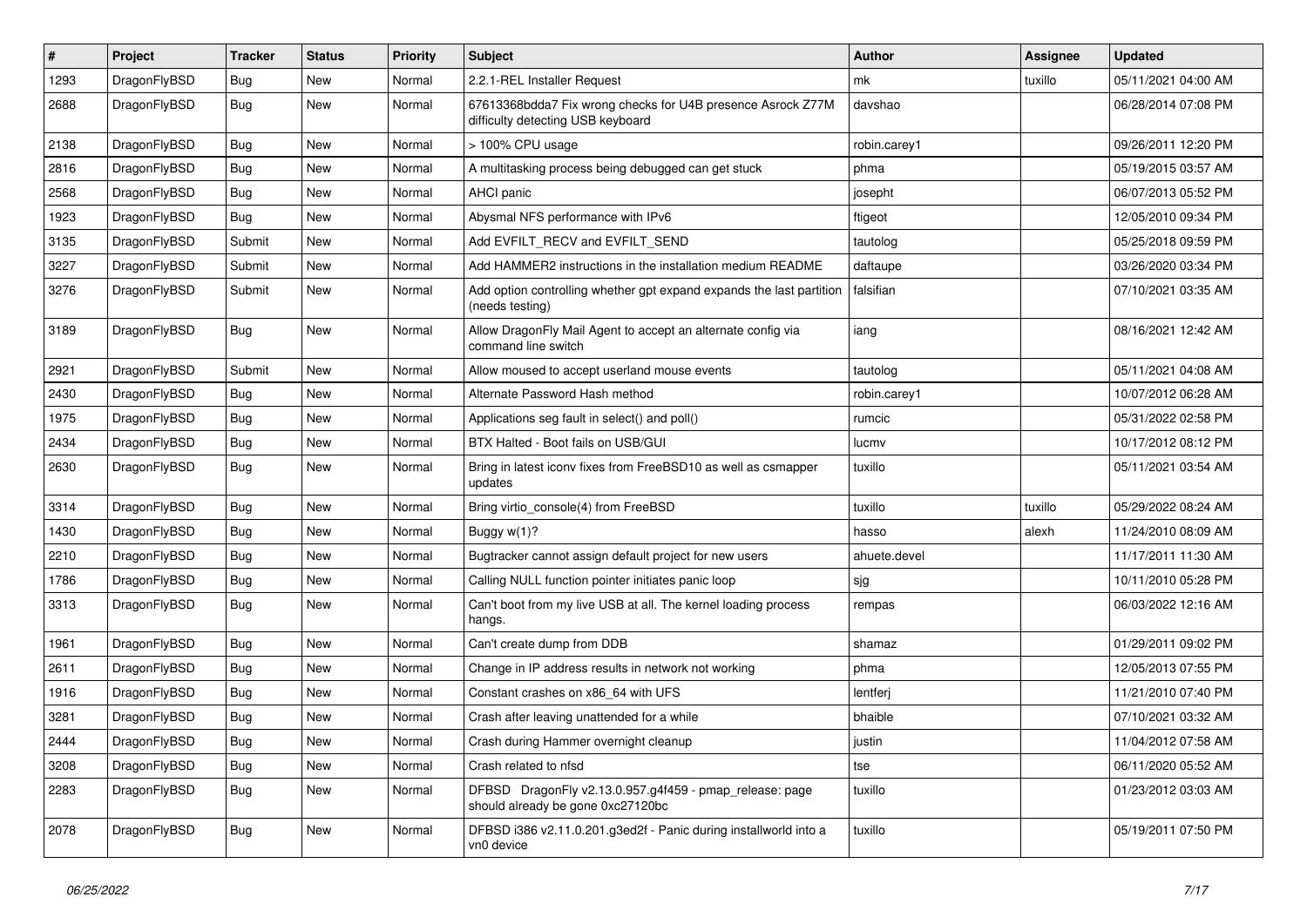| $\vert$ # | Project      | <b>Tracker</b> | <b>Status</b> | <b>Priority</b> | <b>Subject</b>                                                                                                       | Author        | Assignee | <b>Updated</b>      |
|-----------|--------------|----------------|---------------|-----------------|----------------------------------------------------------------------------------------------------------------------|---------------|----------|---------------------|
| 2084      | DragonFlyBSD | Bug            | New           | Normal          | DFBSD v2.11.0.242.g4d317 - panic: zone: entry not free                                                               | tuxillo       |          | 07/03/2012 01:23 AM |
| 2129      | DragonFlyBSD | <b>Bug</b>     | <b>New</b>    | Normal          | DFBSD v2.11.0.661.gf9438 i386 - panic: lockmgr thrd_sleep                                                            | tuxillo       |          | 09/05/2011 09:49 AM |
| 2166      | DragonFlyBSD | <b>Bug</b>     | New           | Normal          | DFBSD v2.13.0.109.g05b9d - Strange lockups                                                                           | tuxillo       |          | 10/29/2011 11:20 AM |
| 2171      | DragonFlyBSD | Bug            | New           | Normal          | DFBSD v2.13.0.151.gdc8442 - panic: assertion "(*ptep &<br>$(PG_MANAGED PG_V)) == PG_V"$                              | tuxillo       |          | 11/04/2011 05:06 PM |
| 1959      | DragonFlyBSD | Bug            | New           | Normal          | DFBSD v2.9.1.422.gc98f2 - Panic during boot - IPv6 and PF                                                            | tuxillo       |          | 01/13/2011 03:37 AM |
| 2498      | DragonFlyBSD | <b>Bug</b>     | <b>New</b>    | Normal          | DFBSD v3.2.2-RELEASE - LIST_FIRST(&bp->b_dep) == NULL"<br>failed in vfs_vmio_release                                 | tuxillo       |          | 05/31/2022 04:09 PM |
| 2585      | DragonFlyBSD | Bug            | <b>New</b>    | Normal          | Dfly 3.4.3 on ESXi 5.1, HP Smart Array P410 passthrough<br>recognised, but not functioning                           | yggdrasil     | swildner | 05/09/2022 08:14 AM |
| 2595      | DragonFlyBSD | <b>Bug</b>     | <b>New</b>    | Normal          | DragonFly 3.4.3 crashes on SUN Blade X6250 with Qlogic ISP 2432<br>FC card                                           | Turvamies     |          | 10/07/2013 11:53 AM |
| 2619      | DragonFlyBSD | <b>Bug</b>     | <b>New</b>    | Normal          | DragonFly 3.6 can't be installed on a 6TB volume                                                                     | ftigeot       |          | 02/23/2014 11:55 PM |
| 3197      | DragonFlyBSD | Bug            | New           | Normal          | DragonFly upgrades                                                                                                   | tse           |          | 04/18/2020 04:18 PM |
| 3147      | DragonFlyBSD | Submit         | New           | Normal          | Enable headless installation                                                                                         | ddegroot      |          | 10/09/2018 01:25 PM |
| 2799      | DragonFlyBSD | Bug            | New           | Normal          | Fatal trap 12 caused by moused(8) -p/dev/cual0                                                                       | opvalues      |          | 03/04/2015 11:01 PM |
| 2072      | DragonFlyBSD | Bug            | <b>New</b>    | Normal          | Fatal trap 12: stopped at lwkt_send_ipiq3                                                                            | rumcic        |          | 05/17/2011 04:12 AM |
| 3201      | DragonFlyBSD | Submit         | <b>New</b>    | Normal          | Fixes make search display                                                                                            | htse          |          | 08/20/2021 04:02 PM |
| 1877      | DragonFlyBSD | Bug            | New           | Normal          | Freeze during 1st hammer cleanup after new install                                                                   | elekktretterr |          | 05/15/2022 11:43 AM |
| 2674      | DragonFlyBSD | Bug            | New           | Normal          | <b>GPT Support</b>                                                                                                   | ftigeot       |          | 12/28/2015 02:54 PM |
| 3301      | DragonFlyBSD | Bug            | New           | Normal          | Gkrellm from the packages is not showing logged in users in main<br>window, logged in users always $== 0$            | adrian        |          | 01/08/2022 04:24 AM |
| 3047      | DragonFlyBSD | Bug            | <b>New</b>    | Normal          | HAMMER critical write error                                                                                          | samuel        |          | 06/19/2019 09:50 AM |
| 2898      | DragonFlyBSD | Bug            | New           | Normal          | <b>HAMMER</b> panic                                                                                                  | pavalos       |          | 11/03/2018 07:05 AM |
| 2647      | DragonFlyBSD | Bug            | <b>New</b>    | Normal          | HAMMER panic on 3.6.0                                                                                                | tuxillo       |          | 05/11/2021 03:54 AM |
| 2863      | DragonFlyBSD | <b>Bug</b>     | <b>New</b>    | Normal          | HAMMER synch tid is zero                                                                                             | shamaz        |          | 12/12/2015 11:24 PM |
| 2287      | DragonFlyBSD | <b>Bug</b>     | New           | Normal          | HAMMER(ROOT) Illegal UNDO TAIL signature at<br>300000001967c000                                                      | y0n3t4n1      |          | 11/07/2018 01:22 AM |
| 3249      | DragonFlyBSD | <b>Bug</b>     | <b>New</b>    | Normal          | HAMMER2 fsync(2) not working properly                                                                                | tkusumi       |          | 09/21/2020 07:07 AM |
| 3246      | DragonFlyBSD | Bug            | New           | Normal          | HAMMER2 unable to handle ENOSPC properly                                                                             | tkusumi       |          | 09/04/2020 11:11 AM |
| 2803      | DragonFlyBSD | Bug            | New           | Normal          | HAMMER: Warning: UNDO area too small!                                                                                | ftigeot       |          | 03/11/2015 03:42 PM |
| 2852      | DragonFlyBSD | <b>Bug</b>     | New           | Normal          | Hammer File System - hangs on undo during system boot / mount -<br>will not recover on DragonFlyBSD newer than 3.6.0 | abale         |          | 05/11/2021 04:07 AM |
| 1907      | DragonFlyBSD | <b>Bug</b>     | New           | Normal          | Hammer crash in hammer_flusher_flush()                                                                               | swildner      |          | 11/11/2010 05:07 AM |
| 2738      | DragonFlyBSD | <b>Bug</b>     | New           | Normal          | Hammer: Strange behavior when trying to recover old version of<br>moved file                                         | roland        |          | 11/20/2014 08:02 AM |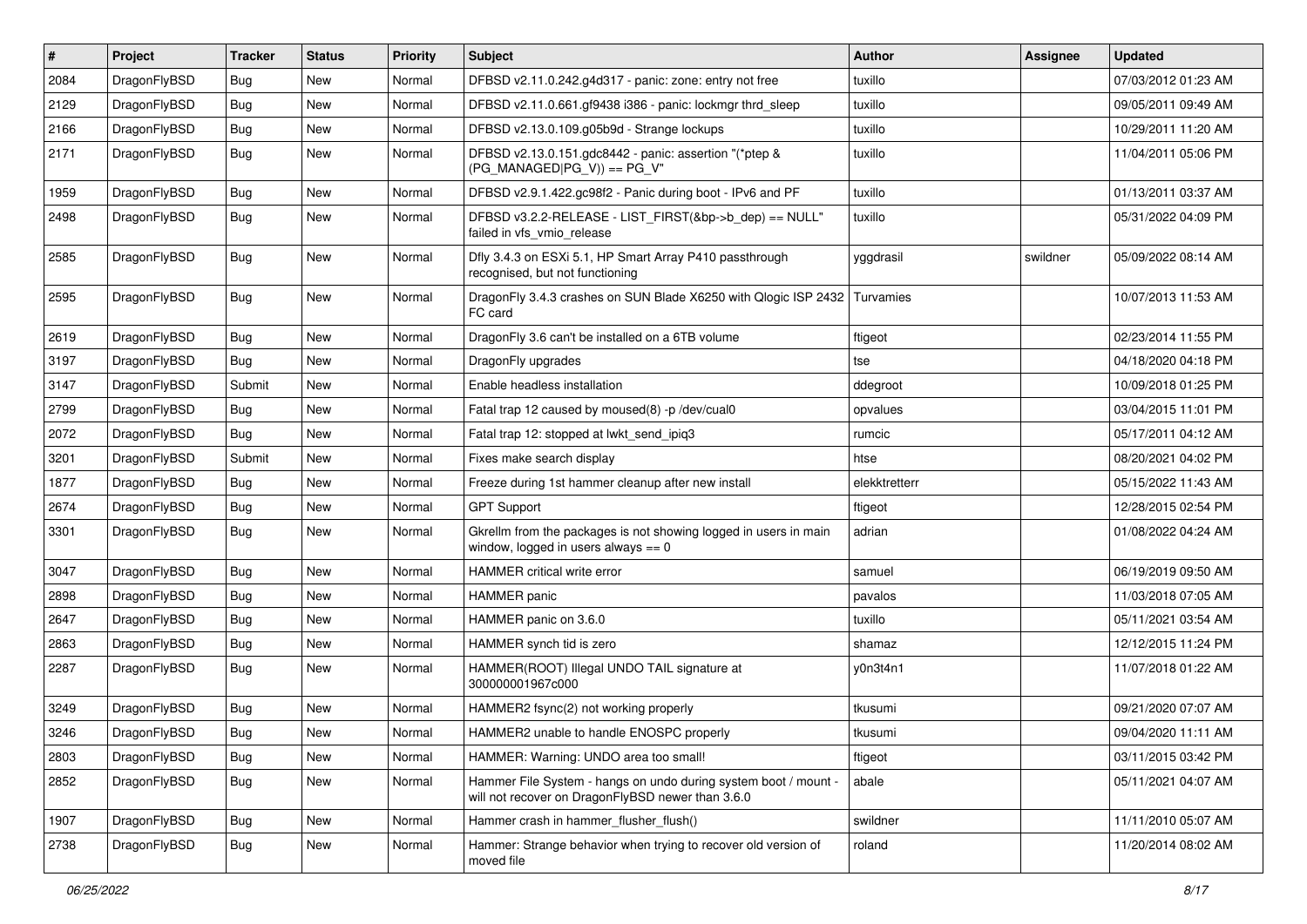| $\sharp$ | Project      | <b>Tracker</b> | <b>Status</b> | <b>Priority</b> | Subject                                                                                | <b>Author</b> | Assignee | <b>Updated</b>      |
|----------|--------------|----------------|---------------|-----------------|----------------------------------------------------------------------------------------|---------------|----------|---------------------|
| 3215     | DragonFlyBSD | Bug            | <b>New</b>    | Normal          | Hang in tcdrain(3) after write(3)                                                      | noloader      |          | 11/25/2019 03:08 PM |
| 2535     | DragonFlyBSD | Bug            | <b>New</b>    | Normal          | Imap processes apparentlt blocked on disk I/O                                          | ftigeot       |          | 04/02/2013 09:31 AM |
| 1836     | DragonFlyBSD | <b>Bug</b>     | New           | Normal          | Incorrect TCP checksum show up in tcpdump                                              | robgar1       |          | 05/15/2022 11:22 AM |
| 3120     | DragonFlyBSD | Bug            | <b>New</b>    | Normal          | Intel AC 8260 firmware does not load                                                   | Vintodrimmer  |          | 08/28/2018 03:30 AM |
| 2994     | DragonFlyBSD | Bug            | <b>New</b>    | Normal          | Intermittent boot hangs after git: hammer - HAMMER Version 7                           | davshao       |          | 03/30/2017 02:06 PM |
| 1192     | DragonFlyBSD | Submit         | New           | Normal          | KKASSERTs in sys/kern/uipc_{msg,socket}.c are too strict                               | rumcic        |          | 05/11/2021 04:07 AM |
| 3280     | DragonFlyBSD | Bug            | <b>New</b>    | Normal          | KMS console and i915(4) not working in 6.0                                             | cmusser       |          | 07/10/2021 03:35 AM |
| 2473     | DragonFlyBSD | Bug            | New           | Normal          | Kernel crash when trying to up the wpi0 device (Dfly<br>v3.3.0.758.g47388-DEVELOPMENT) | tomaz         |          | 02/24/2014 08:50 AM |
| 2250     | DragonFlyBSD | Bug            | <b>New</b>    | Normal          | Kernel panic                                                                           | adamk         |          | 11/23/2018 01:10 AM |
| 3247     | DragonFlyBSD | Bug            | New           | Normal          | Kernel panic doing nothing much                                                        | phma          |          | 09/12/2020 11:40 PM |
| 1594     | DragonFlyBSD | Bug            | <b>New</b>    | Normal          | Kernel panic during boot from Live CD on Dell E6400                                    | bodie         |          | 05/11/2021 03:54 AM |
| 2891     | DragonFlyBSD | Bug            | <b>New</b>    | Normal          | Kernel panic in IEEE802.11 related code                                                | shamaz        |          | 05/29/2016 05:49 PM |
| 3235     | DragonFlyBSD | Bug            | New           | Normal          | Kernel panic in devfs_vnops.c                                                          | mneumann      |          | 04/28/2020 07:00 AM |
| 3224     | DragonFlyBSD | Bug            | New           | Normal          | Kernel panic when trying to ping6                                                      | zhtw          |          | 03/08/2020 08:55 AM |
| 2052     | DragonFlyBSD | Bug            | <b>New</b>    | Normal          | Kernel panic: CPU APIC ID out of range                                                 | Anonymous     |          | 05/02/2011 11:06 AM |
| 3218     | DragonFlyBSD | Bug            | New           | Normal          | Kernel panics are not sent to comconsole when booted over EFI                          | mqudsi        |          | 12/02/2019 08:52 PM |
| 1899     | DragonFlyBSD | Bug            | <b>New</b>    | Normal          | Keyboard doesn't work                                                                  | fransm        |          | 05/15/2022 03:32 PM |
| 2004     | DragonFlyBSD | Bug            | <b>New</b>    | Normal          | LWKT WAIT IPIQ panic                                                                   | steve         |          | 03/08/2011 05:46 PM |
| 3165     | DragonFlyBSD | Bug            | <b>New</b>    | Normal          | Looping at boot time                                                                   | gop           |          | 12/28/2018 01:04 PM |
| 1463     | DragonFlyBSD | Bug            | <b>New</b>    | Normal          | Mountroot before drives are initialized                                                | elekktretterr |          | 12/07/2010 01:30 PM |
| 1695     | DragonFlyBSD | Bug            | New           | Normal          | NFS-related system breakdown                                                           | Anonymous     |          | 04/10/2014 12:35 AM |
| 2496     | DragonFlyBSD | Bug            | <b>New</b>    | Normal          | NTFS malloc limit exceeded                                                             | plasmob       | tuxillo  | 02/19/2013 08:47 AM |
| 1774     | DragonFlyBSD | Bug            | New           | Normal          | New IP header cleanup branch available for testing                                     | dillon        |          | 05/15/2022 10:59 AM |
| 2051     | DragonFlyBSD | Bug            | New           | Normal          | No ipv6 lan route entry created on 2.10                                                | ftigeot       |          | 04/21/2011 10:37 AM |
| 2161     | DragonFlyBSD | <b>Bug</b>     | <b>New</b>    | Normal          | Outdated xorg.conf file gets installed into etc and screws up mouse                    | eocallaghan   |          | 10/27/2011 01:51 PM |
| 3199     | DragonFlyBSD | <b>Bug</b>     | <b>New</b>    | Normal          | PFS label not found panic                                                              | tse           |          | 08/21/2019 03:51 AM |
| 2812     | DragonFlyBSD | Bug            | <b>New</b>    | Normal          | Panic on Intel DE3815TYKHE                                                             | tmorp         |          | 05/14/2015 03:14 PM |
| 1939     | DragonFlyBSD | <b>Bug</b>     | New           | Normal          | Panic on nightly build and stress test box                                             | lentferj      |          | 12/18/2010 08:41 AM |
| 1873     | DragonFlyBSD | Bug            | New           | Normal          | Panic upon usb mouse detach and reattaching                                            | rumcic        |          | 02/01/2011 09:53 AM |
| 2641     | DragonFlyBSD | <b>Bug</b>     | New           | Normal          | Panic when loading natapci as module                                                   | tuxillo       |          | 05/11/2021 03:54 AM |
| 2092     | DragonFlyBSD | <b>Bug</b>     | New           | Normal          | Panic: Bad link elm 0x next->prev != elm                                               | masterblaster | dillon   | 12/04/2011 12:49 PM |
| 3117     | DragonFlyBSD | Bug            | New           | Normal          | Problem with colours if "intel" video-driver used                                      | dpostolov     |          | 01/07/2018 11:35 PM |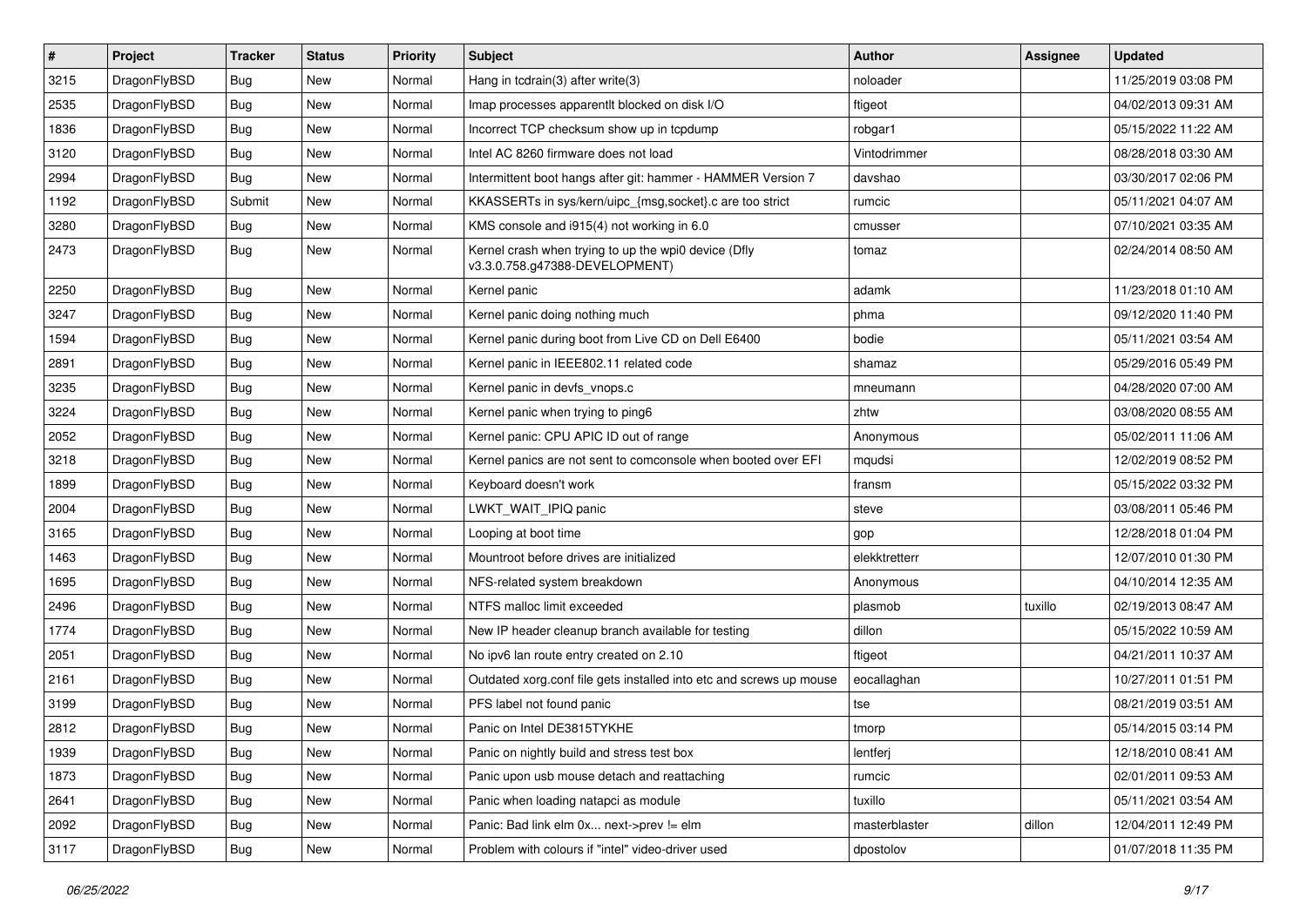| $\vert$ # | Project      | <b>Tracker</b> | <b>Status</b> | <b>Priority</b> | <b>Subject</b>                                                                                                                                           | Author          | Assignee | <b>Updated</b>      |
|-----------|--------------|----------------|---------------|-----------------|----------------------------------------------------------------------------------------------------------------------------------------------------------|-----------------|----------|---------------------|
| 2881      | DragonFlyBSD | Bug            | New           | Normal          | Pulseaudio hangs/resets system when starting X11                                                                                                         | mneumann        |          | 01/09/2016 03:08 AM |
| 3134      | DragonFlyBSD | <b>Bug</b>     | <b>New</b>    | Normal          | RFC 3021 (/31 networks) appear to be unsupported                                                                                                         | jailbird        |          | 05/16/2018 11:03 PM |
| 2509      | DragonFlyBSD | Bug            | New           | Normal          | Redefinition of DIRBLKSIZ in restore(8)                                                                                                                  | swildner        |          | 06/04/2022 04:40 AM |
| 2933      | DragonFlyBSD | Submit         | New           | Normal          | Remove unix domain socket support from cat(1)                                                                                                            | sevan           |          | 08/01/2016 08:10 PM |
| 2629      | DragonFlyBSD | Bug            | New           | Normal          | Replace gcc44 with llvm34, clang34, and libc++                                                                                                           | tuxillo         |          | 06/02/2014 02:30 PM |
| 3298      | DragonFlyBSD | <b>Bug</b>     | New           | Normal          | Running "w" and having logged in via XDM through VNC, "w" prints<br>an extra error message                                                               | piecuch         |          | 10/25/2021 09:16 AM |
| 3029      | DragonFlyBSD | Bug            | New           | Normal          | Running DflyBSD 4.8 on FreeBSD bhyve as a guest                                                                                                          | iron            |          | 05/13/2022 04:33 AM |
| 3300      | DragonFlyBSD | Bug            | New           | Normal          | Running Xvnc from TigerVNC package through the INETD daemon<br>in TCP WAIT mode fails hard                                                               | adrian          |          | 01/08/2022 04:25 AM |
| 2587      | DragonFlyBSD | Bug            | <b>New</b>    | Normal          | SATA DVD writer not detected by DragonFly                                                                                                                | srussell        |          | 09/04/2020 08:55 AM |
| 1194      | DragonFlyBSD | Bug            | New           | Normal          | SCSI errors while trying to copy photos from my camera                                                                                                   | elekktretterr   |          | 01/14/2015 04:39 PM |
| 3243      | DragonFlyBSD | <b>Bug</b>     | New           | Normal          | SMART status not reported properly for SSD disks                                                                                                         | daftaupe        |          | 09/09/2020 11:03 PM |
| 3278      | DragonFlyBSD | <b>Bug</b>     | New           | Normal          | Second screen image is distorted                                                                                                                         | arcade@b1t.name |          | 07/10/2021 03:36 AM |
| 2094      | DragonFlyBSD | Bug            | <b>New</b>    | Normal          | Segfault when gdb printing backtrace from core dump                                                                                                      | greenrd         |          | 06/25/2011 04:14 PM |
| 1884      | DragonFlyBSD | Bug            | New           | Normal          | System completely freezes while listening music (devbuf: malloc<br>limit exceeded)                                                                       | shamaz          |          | 01/24/2011 05:00 PM |
| 2308      | DragonFlyBSD | <b>Bug</b>     | <b>New</b>    | Normal          | System freeze when unloading snd_hda                                                                                                                     | jaydg           |          | 02/19/2012 07:15 AM |
| 3157      | DragonFlyBSD | <b>Bug</b>     | New           | Normal          | TP-Link UE300 not working in 5.2-RELEASE                                                                                                                 | tuxillo         |          | 11/15/2018 02:08 PM |
| 2820      | DragonFlyBSD | Bug            | New           | Normal          | TP-Link USB Wi-Fi adapter cannot be reattached to the system                                                                                             | shamaz          |          | 05/22/2015 09:45 PM |
| 2371      | DragonFlyBSD | Bug            | New           | Normal          | Timezone problem with America/Sao_Paulo                                                                                                                  | raitech         |          | 05/17/2012 01:42 PM |
| 2153      | DragonFlyBSD | Bug            | New           | Normal          | Too many unuseful warnings at boot                                                                                                                       | juanfra684      |          | 10/18/2011 10:16 PM |
| 2822      | DragonFlyBSD | Bug            | New           | Normal          | USB 3.0 stick throws "reading primary partition table: error<br>accessing offset 000[] for 152" error, while the stick works on any<br>other OS I tested | revuwa          | profmakx | 06/29/2015 05:56 AM |
| 3139      | DragonFlyBSD | <b>Bug</b>     | <b>New</b>    | Normal          | USB Mouse Does Not Work in DragonflyBSD guest on VirtualBox                                                                                              | chiguy1256      |          | 06/24/2018 10:14 PM |
| 2802      | DragonFlyBSD | Bug            | New           | Normal          | USB Wifi urtwn0 crash from cd boot                                                                                                                       | opvalues        |          | 03/10/2015 01:07 AM |
| 2077      | DragonFlyBSD | Bug            | <b>New</b>    | Normal          | USB devices conflicting                                                                                                                                  | srussell        |          | 05/17/2011 05:12 PM |
| 2061      | DragonFlyBSD | <b>Bug</b>     | New           | Normal          | USB keyboard boot panic                                                                                                                                  | sjg             |          | 05/04/2012 12:20 AM |
| 2316      | DragonFlyBSD | Bug            | New           | Normal          | Ungraceful invalid password handling for adding a new user in the<br>installer                                                                           | rune            |          | 04/27/2012 11:23 PM |
| 3154      | DragonFlyBSD | Submit         | New           | Normal          | Update serial handling in bootloader                                                                                                                     | ddegroot        | dillon   | 11/06/2018 11:21 PM |
| 2622      | DragonFlyBSD | <b>Bug</b>     | New           | Normal          | VAIO FIT15E fn keys support                                                                                                                              | nonsolosoft     |          | 12/31/2013 01:31 AM |
| 341       | DragonFlyBSD | <b>Bug</b>     | New           | Normal          | Vinum erroneously repors devices as busy                                                                                                                 | corecode        | swildner | 01/21/2012 04:50 AM |
| 2125      | DragonFlyBSD | Bug            | New           | Normal          | Weird garbage in dmesg                                                                                                                                   | herrgard        |          | 08/30/2011 08:04 PM |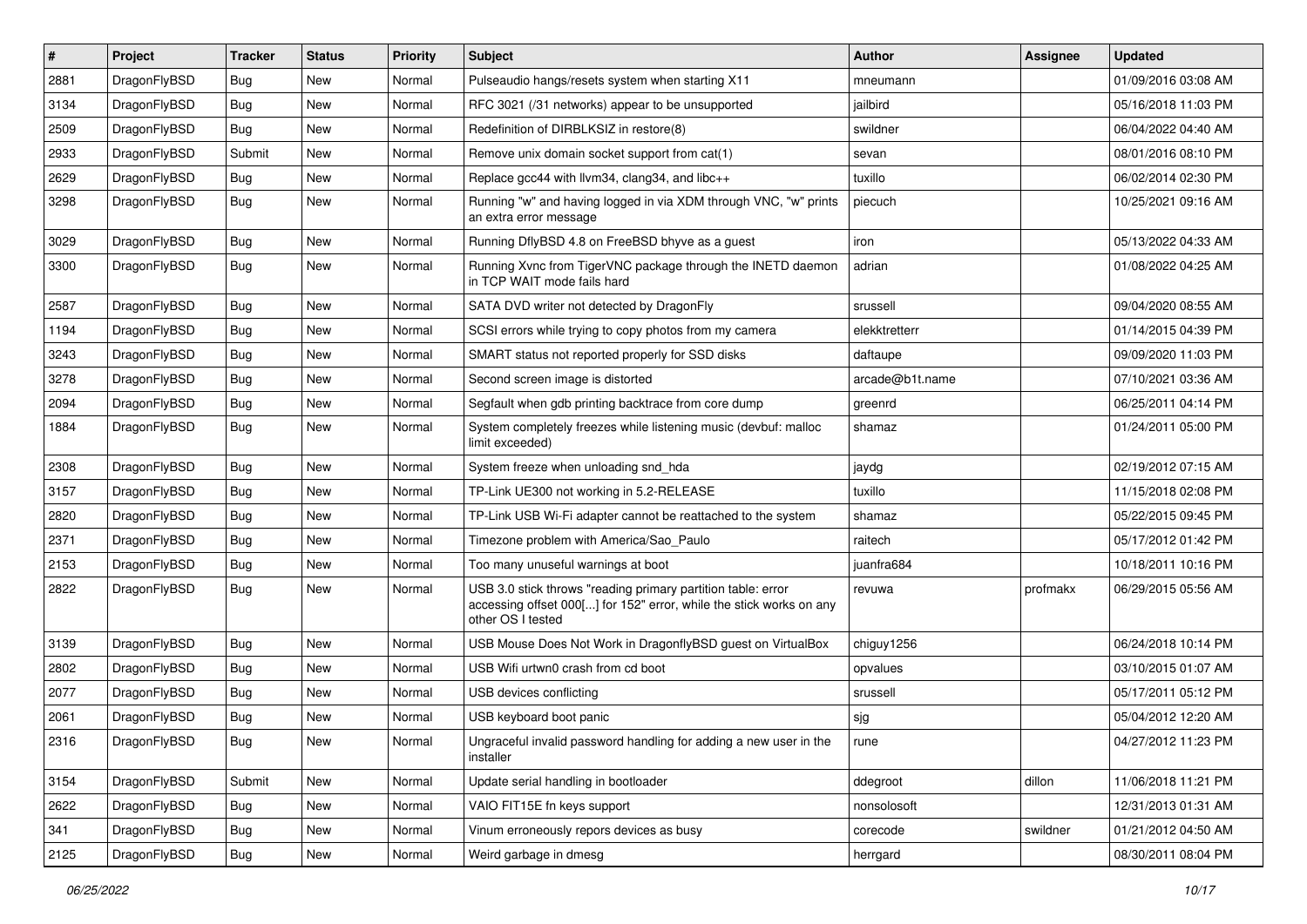| $\pmb{\#}$ | Project      | <b>Tracker</b> | <b>Status</b> | <b>Priority</b> | <b>Subject</b>                                                                                  | <b>Author</b> | <b>Assignee</b> | <b>Updated</b>      |
|------------|--------------|----------------|---------------|-----------------|-------------------------------------------------------------------------------------------------|---------------|-----------------|---------------------|
| 3302       | DragonFlyBSD | Bug            | <b>New</b>    | Normal          | Will not boot on System76 Lemur Pro (lemp10)                                                    | piecuch       |                 | 11/03/2021 10:21 AM |
| 3284       | DragonFlyBSD | Bug            | New           | Normal          | Wrong towlower() result for U+038A                                                              | bhaible       |                 | 07/10/2021 03:34 AM |
| 2808       | DragonFlyBSD | <b>Bug</b>     | <b>New</b>    | Normal          | X freeze by switching between X and VT - results in black screen                                | lukesky333    |                 | 05/11/2021 03:55 AM |
| 2311       | DragonFlyBSD | Bug            | <b>New</b>    | Normal          | Xorg crash having something to do with drm                                                      | phma          |                 | 02/22/2012 09:59 AM |
| 3226       | DragonFlyBSD | Bug            | <b>New</b>    | Normal          | Xorg freezes in vm: thread stuck in "objtrm1"                                                   | peeter        |                 | 04/08/2020 02:10 AM |
| 2098       | DragonFlyBSD | Submit         | <b>New</b>    | Normal          | [PATCH] correct ath man page example<br>(/usr/src/share/man/man4/ath.4)                         | nobody        |                 | 11/15/2011 12:27 AM |
| 2122       | DragonFlyBSD | Submit         | <b>New</b>    | Normal          | [Review] Fixes to the VFS layer                                                                 | ftigeot       |                 | 05/31/2022 03:25 PM |
| 2115       | DragonFlyBSD | Bug            | <b>New</b>    | Normal          | [msk] system freeze after receive some paquet                                                   | bsdsx         |                 | 08/22/2011 10:22 AM |
| 2306       | DragonFlyBSD | Bug            | <b>New</b>    | Normal          | a crash starts the kernel debugger in text mode, but just reboots in<br>Χ                       | phma          |                 | 02/11/2012 08:02 PM |
| 3143       | DragonFlyBSD | Bug            | <b>New</b>    | Normal          | assertion "0" failed in hammer2_inode_xop_chain_sync                                            | cbin          |                 | 07/18/2018 12:50 PM |
| 1246       | DragonFlyBSD | Bug            | <b>New</b>    | Normal          | bad resolution (monitor desync) with livedvd                                                    | Przem0l       |                 | 02/18/2014 06:29 AM |
| 1442       | DragonFlyBSD | Bug            | New           | Normal          | blocking SIGSEGV and triggering a segment violation produces an<br>all CPU consuming process    | corecode      | tuxillo         | 05/11/2021 03:52 AM |
| 1525       | DragonFlyBSD | Bug            | <b>New</b>    | Normal          | boehm-gc problems                                                                               | hasso         |                 | 10/13/2012 07:13 PM |
| 3006       | DragonFlyBSD | Bug            | <b>New</b>    | Normal          | boot0cfg: panic in kern_udev.c in function _udev_dict_set_cstr when<br>installing in VirtualBox | MichiGreat    |                 | 04/01/2017 02:22 PM |
| 2531       | DragonFlyBSD | Bug            | New           | Normal          | camcontrol fails to disable APM                                                                 | m.lombardi85  |                 | 03/23/2013 12:28 PM |
| 2924       | DragonFlyBSD | Bug            | New           | Normal          | cat -v fails to tag characters in extended table with M- prefix with<br>some locales            | sevan         |                 | 07/11/2016 07:18 AM |
| 2389       | DragonFlyBSD | Bug            | <b>New</b>    | Normal          | computer crashed while listing processes                                                        | phma          |                 | 06/18/2012 02:49 PM |
| 2712       | DragonFlyBSD | Bug            | <b>New</b>    | Normal          | connect(2) returns EINVAL when retrying after ECONNREFUSED                                      | jorisgio      |                 | 08/14/2014 05:31 PM |
| 2621       | DragonFlyBSD | Bug            | <b>New</b>    | Normal          | core dump using cdrom                                                                           | nonsolosoft   |                 | 12/27/2013 12:43 AM |
| 3110       | DragonFlyBSD | Bug            | <b>New</b>    | Normal          | crash with ipfw3 under load                                                                     | bnegre82      |                 | 12/09/2017 06:22 AM |
| 2319       | DragonFlyBSD | Bug            | <b>New</b>    | Normal          | crypt/passwd forward compat                                                                     | c.turner1     |                 | 02/28/2012 12:39 PM |
| 2569       | DragonFlyBSD | <b>Bug</b>     | <b>New</b>    | Normal          | ctime NFS                                                                                       | ferney        |                 | 08/11/2013 04:35 AM |
| 3116       | DragonFlyBSD | Bug            | <b>New</b>    | Normal          | da0 detects on very big volume if to _remove_ usb install stick and<br>reboot on Intel NUC5PPYH | dpostolov     |                 | 01/07/2018 09:40 PM |
| 2917       | DragonFlyBSD | Bug            | New           | Normal          | da8: reading primary partition table: error accessing offset<br>000000000000 for 512            | liweitianux   |                 | 05/11/2021 08:43 PM |
| 2604       | DragonFlyBSD | <b>Bug</b>     | New           | Normal          | dell laptop does not boot with LATEST                                                           | isenmann      |                 | 11/20/2013 02:07 AM |
| 1876       | DragonFlyBSD | Bug            | <b>New</b>    | Normal          | devfs in $ ail + logging$ out from console(ttyv1+) -> panic                                     | qhwt.dfly     | tuxillo         | 05/31/2022 03:24 PM |
| 2082       | DragonFlyBSD | <b>Bug</b>     | New           | Normal          | dfbsd 2.10.1 amd64 - mc port build error with 'bmake bin-install'                               | sun-doctor    |                 | 05/25/2011 07:18 PM |
| 3141       | DragonFlyBSD | Bug            | New           | Normal          | dhclient blocks boot process                                                                    | rowo          |                 | 12/16/2018 11:01 AM |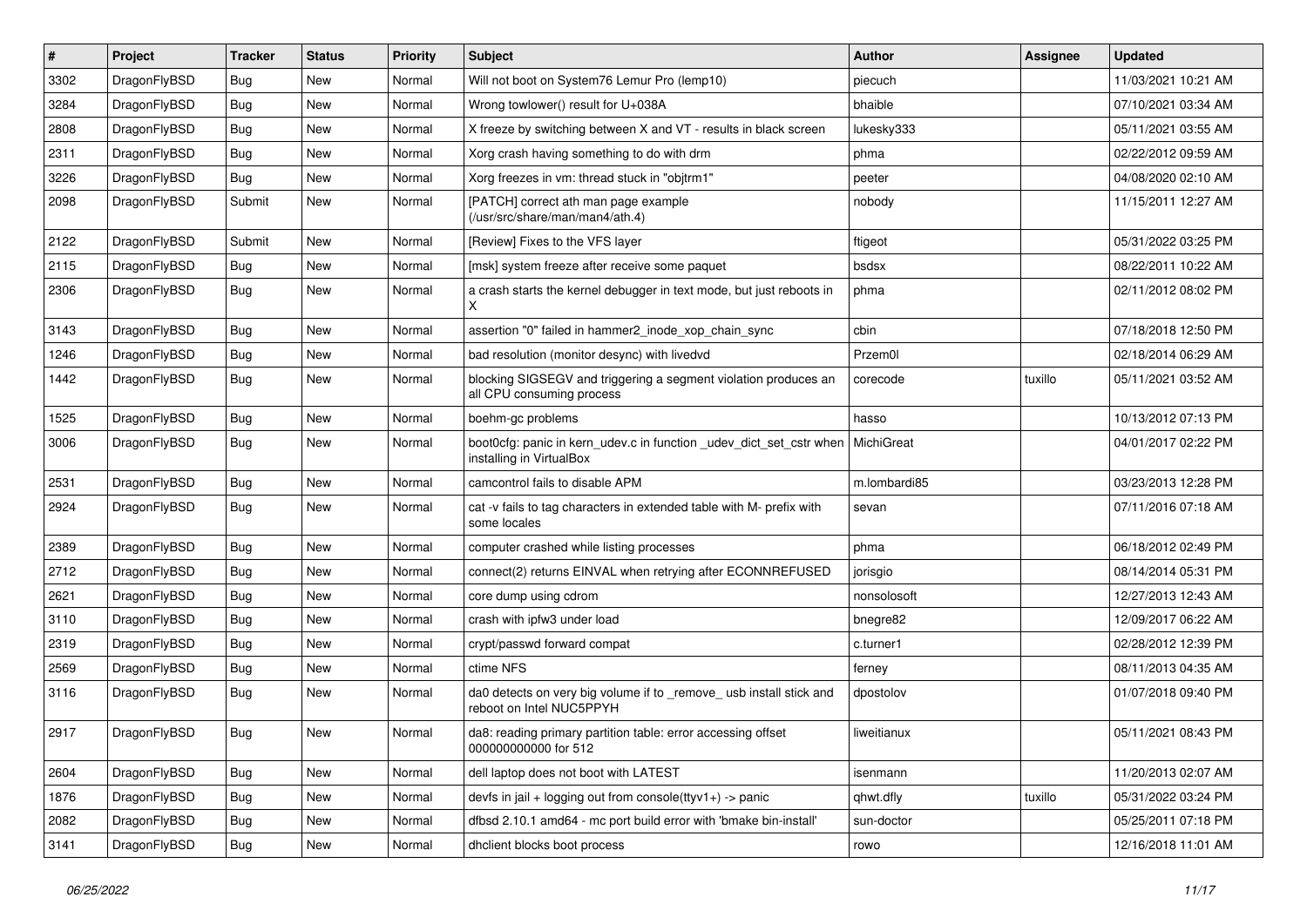| $\sharp$ | Project      | <b>Tracker</b> | <b>Status</b> | <b>Priority</b> | Subject                                                                              | <b>Author</b>     | <b>Assignee</b> | <b>Updated</b>      |
|----------|--------------|----------------|---------------|-----------------|--------------------------------------------------------------------------------------|-------------------|-----------------|---------------------|
| 1951     | DragonFlyBSD | <b>Bug</b>     | <b>New</b>    | Normal          | dma_timeouts at phyaddr on a good hdd                                                | peur.neu          |                 | 01/04/2011 07:12 AM |
| 2886     | DragonFlyBSD | Bug            | <b>New</b>    | Normal          | dragonfly mail agent: sending a testmail causes high system load                     | worf              |                 | 02/05/2016 05:53 AM |
| 2806     | DragonFlyBSD | <b>Bug</b>     | <b>New</b>    | Normal          | failed to configure a link-local address on ath0 (errno = 22)                        | Chingyuan         |                 | 05/25/2021 01:00 AM |
| 3041     | DragonFlyBSD | Submit         | New           | Normal          | firmware: Remove embedding of multiple images in one module.                         | Anonymous         |                 | 12/25/2020 02:15 AM |
| 3222     | DragonFlyBSD | Bug            | <b>New</b>    | Normal          | gcc - undefined reference to '__atomic_load' (missing libatomic?)                    | mneumann          |                 | 02/08/2020 02:45 AM |
| 2124     | DragonFlyBSD | <b>Bug</b>     | <b>New</b>    | Normal          | getty repeating too quickly on port /dev/ttyv0                                       | sgeorge.ml        |                 | 09/01/2011 04:28 AM |
| 1943     | DragonFlyBSD | <b>Bug</b>     | New           | Normal          | hammer assertion panic                                                               | peter             |                 | 12/27/2010 12:45 AM |
| 2526     | DragonFlyBSD | Bug            | New           | Normal          | hammer cleanup doesn't run on first day of DST                                       | pavalos           |                 | 10/18/2016 05:28 PM |
| 2387     | DragonFlyBSD | <b>Bug</b>     | <b>New</b>    | Normal          | hammer ignores -t during dedup                                                       | phma              |                 | 06/17/2012 12:30 PM |
| 2123     | DragonFlyBSD | Bug            | <b>New</b>    | Normal          | hammer is losing files                                                               | schmir            |                 | 08/30/2011 07:56 PM |
| 2809     | DragonFlyBSD | <b>Bug</b>     | New           | Normal          | hammer mirror-stream                                                                 | masu              |                 | 04/10/2015 12:33 AM |
| 1984     | DragonFlyBSD | Bug            | New           | Normal          | hammer mount fails after crash - HAMMER: FIFO record bad head<br>signature           | thomas.nikolajsen |                 | 03/08/2011 06:57 PM |
| 2857     | DragonFlyBSD | Bug            | <b>New</b>    | Normal          | hammer stalls via bitcoin-qt                                                         | tkusumi           |                 | 11/30/2015 06:52 AM |
| 3312     | DragonFlyBSD | Submit         | New           | Normal          | hammer2: redundant chain modify after chain creation                                 | tkusumi           |                 | 05/15/2022 01:35 PM |
| 3316     | DragonFlyBSD | Bug            | New           | Normal          | hammer2_dirent_create() allows creating >1 dirents with the same<br>name             | tkusumi           |                 | 06/05/2022 12:35 PM |
| 2598     | DragonFlyBSD | Bug            | <b>New</b>    | Normal          | i386 via USB Booting                                                                 | mbzadegan         |                 | 10/21/2013 02:28 AM |
| 2329     | DragonFlyBSD | Bug            | New           | Normal          | ibm x3550 & acpi                                                                     | ano               |                 | 06/03/2014 11:37 AM |
| 1946     | DragonFlyBSD | <b>Bug</b>     | New           | Normal          | ieee80211 panic                                                                      | pavalos           | josepht         | 01/27/2011 06:00 PM |
| 2182     | DragonFlyBSD | <b>Bug</b>     | <b>New</b>    | Normal          | if msk PHY FIFO underrun/overflow                                                    | nonsolosoft       |                 | 09/03/2012 06:39 AM |
| 989      | DragonFlyBSD | <b>Bug</b>     | <b>New</b>    | Normal          | installer/fdisk trouble with wrapped values                                          | Discodestroyer    |                 | 02/18/2014 06:27 AM |
| 2788     | DragonFlyBSD | Bug            | New           | Normal          | ioctl GSLICEINFO: Not working for vnode slice                                        | mneumann          |                 | 02/12/2015 07:49 AM |
| 2972     | DragonFlyBSD | <b>Bug</b>     | New           | Normal          | ipfw3 "deny to me" does not work correctly                                           | mneumann          |                 | 12/27/2016 12:11 PM |
| 1867     | DragonFlyBSD | <b>Bug</b>     | New           | Normal          | it(4) motherboard and fan problems                                                   | tuxillo           |                 | 07/08/2011 10:48 AM |
| 1474     | DragonFlyBSD | <b>Bug</b>     | New           | Normal          | ithread 1 unexpectedly rescheduled                                                   | corecode          | tuxillo         | 05/11/2021 03:52 AM |
| 1964     | DragonFlyBSD | <b>Bug</b>     | <b>New</b>    | Normal          | iwn (panic assertion : wlan_assert_serialized)                                       | sjmm.ptr          | josepht         | 02/01/2011 12:57 PM |
| 2626     | DragonFlyBSD | Bug            | New           | Normal          | iwn driver drops with error: "firmware error 'iwn_intr: fatal firmware<br>error""    | rodyaj            |                 | 01/09/2014 05:50 AM |
| 1949     | DragonFlyBSD | Bug            | New           | Normal          | iwn panic                                                                            | pavalos           |                 | 01/30/2011 03:21 AM |
| 2158     | DragonFlyBSD | <b>Bug</b>     | New           | Normal          | iwn panics with assertion on boot.                                                   | eocallaghan       |                 | 10/24/2011 04:13 PM |
| 2970     | DragonFlyBSD | <b>Bug</b>     | <b>New</b>    | Normal          | kernel 4.7: "Is -l" causes panic on UDF filesystem: "bgetvp -<br>overlapping buffer" | peeter            |                 | 12/21/2016 02:46 AM |
| 1193     | DragonFlyBSD | Bug            | New           | Normal          | kernel doesn't recognize cdrom drive                                                 | nonsolosoft       |                 | 01/25/2014 09:11 PM |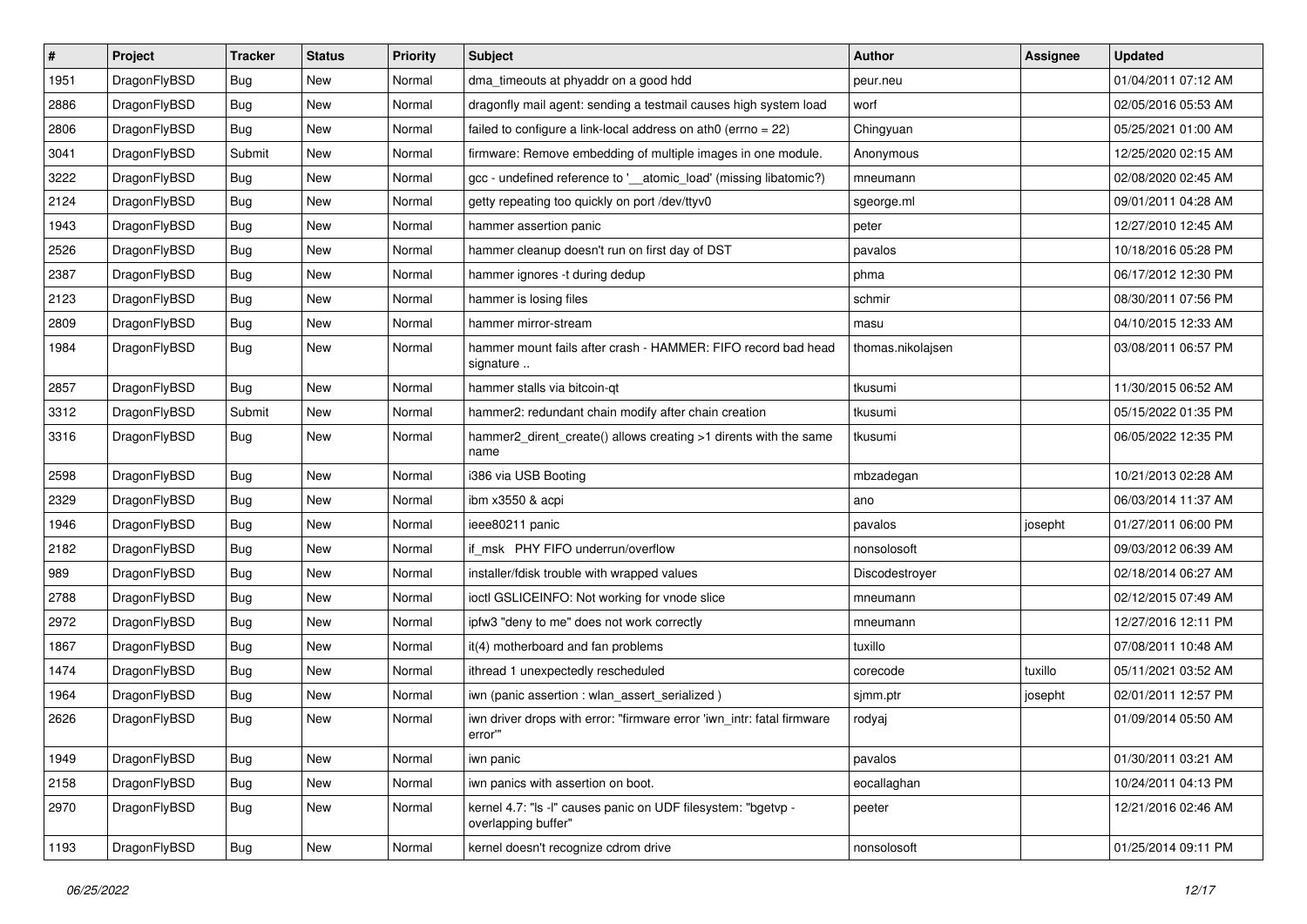| $\pmb{\#}$ | Project      | <b>Tracker</b> | <b>Status</b> | <b>Priority</b> | <b>Subject</b>                                                                                           | Author                 | <b>Assignee</b> | <b>Updated</b>      |
|------------|--------------|----------------|---------------|-----------------|----------------------------------------------------------------------------------------------------------|------------------------|-----------------|---------------------|
| 2042       | DragonFlyBSD | Bug            | <b>New</b>    | Normal          | kernel panic, when run boot0cfg                                                                          | sepherosa              |                 | 05/31/2022 03:01 PM |
| 1559       | DragonFlyBSD | Bug            | <b>New</b>    | Normal          | kernel trap                                                                                              | phma                   |                 | 11/27/2021 08:43 AM |
| 3142       | DragonFlyBSD | Submit         | <b>New</b>    | Normal          | lib/libdmsg: Unbreak using new API EVP CIPHER CTX new()                                                  | tkusumi                |                 | 07/08/2018 04:18 AM |
| 2544       | DragonFlyBSD | Bug            | <b>New</b>    | Normal          | live DVD system boot (menu option 1) caused db> prompt on<br>PE1950                                      | estrabd                |                 | 05/11/2021 03:54 AM |
| 2936       | DragonFlyBSD | <b>Bug</b>     | <b>New</b>    | Normal          | loader.efi crashes while loading kernel                                                                  | spaceille              |                 | 08/20/2016 06:17 AM |
| 1942       | DragonFlyBSD | <b>Bug</b>     | New           | Normal          | locking against myself in getcacheblk()?                                                                 | qhwt.dfly              |                 | 05/31/2022 02:15 PM |
| 2008       | DragonFlyBSD | Bug            | <b>New</b>    | Normal          | lwkt_setcpu_remote: td->td_flags 00800621 console flood                                                  | pavalos                |                 | 03/06/2011 09:37 PM |
| 2874       | DragonFlyBSD | Bug            | <b>New</b>    | Normal          | make world DESTDIR=/emptydir fails                                                                       | pascii                 |                 | 12/25/2015 07:04 AM |
| 1556       | DragonFlyBSD | Bug            | <b>New</b>    | Normal          | many processes stuck in "hmrrcm", system unusable                                                        | corecode               | tuxillo         | 05/11/2021 03:52 AM |
| 2609       | DragonFlyBSD | <b>Bug</b>     | <b>New</b>    | Normal          | master: panic: assertion<br>"LWKT_TOKEN_HELD_ANY(vm_object_token(object))" failed in<br>swp_pager_lookup | thomas.nikolajsen      |                 | 11/28/2013 11:36 AM |
| 2265       | DragonFlyBSD | <b>Bug</b>     | <b>New</b>    | Normal          | mbsrtowcs does not properly handle invalid mbstate_t in ps                                               | c.turner1              | swildner        | 01/10/2012 07:56 PM |
| 3283       | DragonFlyBSD | Bug            | <b>New</b>    | Normal          | mknodat() cannot create FIFOs                                                                            | bhaible                |                 | 07/10/2021 03:34 AM |
| 1935       | DragonFlyBSD | Bug            | New           | Normal          | mouse does not work after switching between x and console                                                | shamaz                 |                 | 12/13/2010 10:06 AM |
| 2618       | DragonFlyBSD | Bug            | <b>New</b>    | Normal          | mouse problem on RELEASE-3 6 0                                                                           | FilippoMo              |                 | 12/20/2013 03:26 AM |
| 2620       | DragonFlyBSD | <b>Bug</b>     | <b>New</b>    | Normal          | moused problem                                                                                           | FilippoMo              |                 | 12/20/2013 10:32 AM |
| 1874       | DragonFlyBSD | <b>Bug</b>     | <b>New</b>    | Normal          | mpd listening on all IPs, accepting only on one                                                          | rumcic                 |                 | 05/08/2011 01:01 PM |
| 2687       | DragonFlyBSD | Bug            | <b>New</b>    | Normal          | natacontrol software RAID in installer                                                                   | csmelosky              |                 | 06/22/2014 12:03 PM |
| 2324       | DragonFlyBSD | Bug            | New           | Normal          | natacotrol support > 2TB not working even after the ftigeot patch                                        | zenny                  |                 | 03/03/2012 01:00 AM |
| 2104       | DragonFlyBSD | Bug            | <b>New</b>    | Normal          | network configuration seg. fault on install CD                                                           | navratil               |                 | 07/26/2011 07:55 AM |
| 3225       | DragonFlyBSD | Bug            | <b>New</b>    | Normal          | nfsd freeze when using qemu                                                                              | tse                    |                 | 03/17/2020 11:52 AM |
| 2489       | DragonFlyBSD | <b>Bug</b>     | <b>New</b>    | Normal          | nmalloc doesn't cache VA for allocations > 8KB                                                           | vsrinivas              |                 | 06/10/2014 05:51 AM |
| 2490       | DragonFlyBSD | Bug            | New           | Normal          | nmalloc should color addresses to avoid cache bank conflictsw                                            | vsrinivas              |                 | 06/10/2014 05:51 AM |
| 2113       | DragonFlyBSD | Bug            | <b>New</b>    | Normal          | nmalloc threaded program fork leak                                                                       | vsrinivas              | vsrinivas       | 08/11/2011 07:25 PM |
| 2890       | DragonFlyBSD | Bug            | New           | Normal          | not able to boot usb installer on Toshiba Chromebook 2                                                   | johnnywhishbone        |                 | 02/22/2016 03:42 AM |
| 2099       | DragonFlyBSD | Bug            | <b>New</b>    | Normal          | page fault panic in vm system                                                                            | pavalos                |                 | 07/10/2011 08:51 AM |
| 3051       | DragonFlyBSD | Bug            | <b>New</b>    | Normal          | panic DragonFly v4.8.1-RELEASE by mounting a malformed NTFS<br>image [12.000]                            | open.source@ribose.com |                 | 08/14/2017 03:20 AM |
| 3052       | DragonFlyBSD | <b>Bug</b>     | New           | Normal          | panic DragonFly v4.8.1-RELEASE by mounting a malformed NTFS<br>image [64.000]                            | open.source@ribose.com |                 | 08/14/2017 03:22 AM |
| 3049       | DragonFlyBSD | <b>Bug</b>     | New           | Normal          | panic DragonFly v4.8.1-RELEASE by mounting a malformed<br>msdosfs image [12.128]                         | open.source@ribose.com |                 | 08/14/2017 02:53 AM |
| 1826       | DragonFlyBSD | <b>Bug</b>     | New           | Normal          | panic during boot: assertion so->so port  in tcp input                                                   | ftigeot                |                 | 05/15/2022 11:05 AM |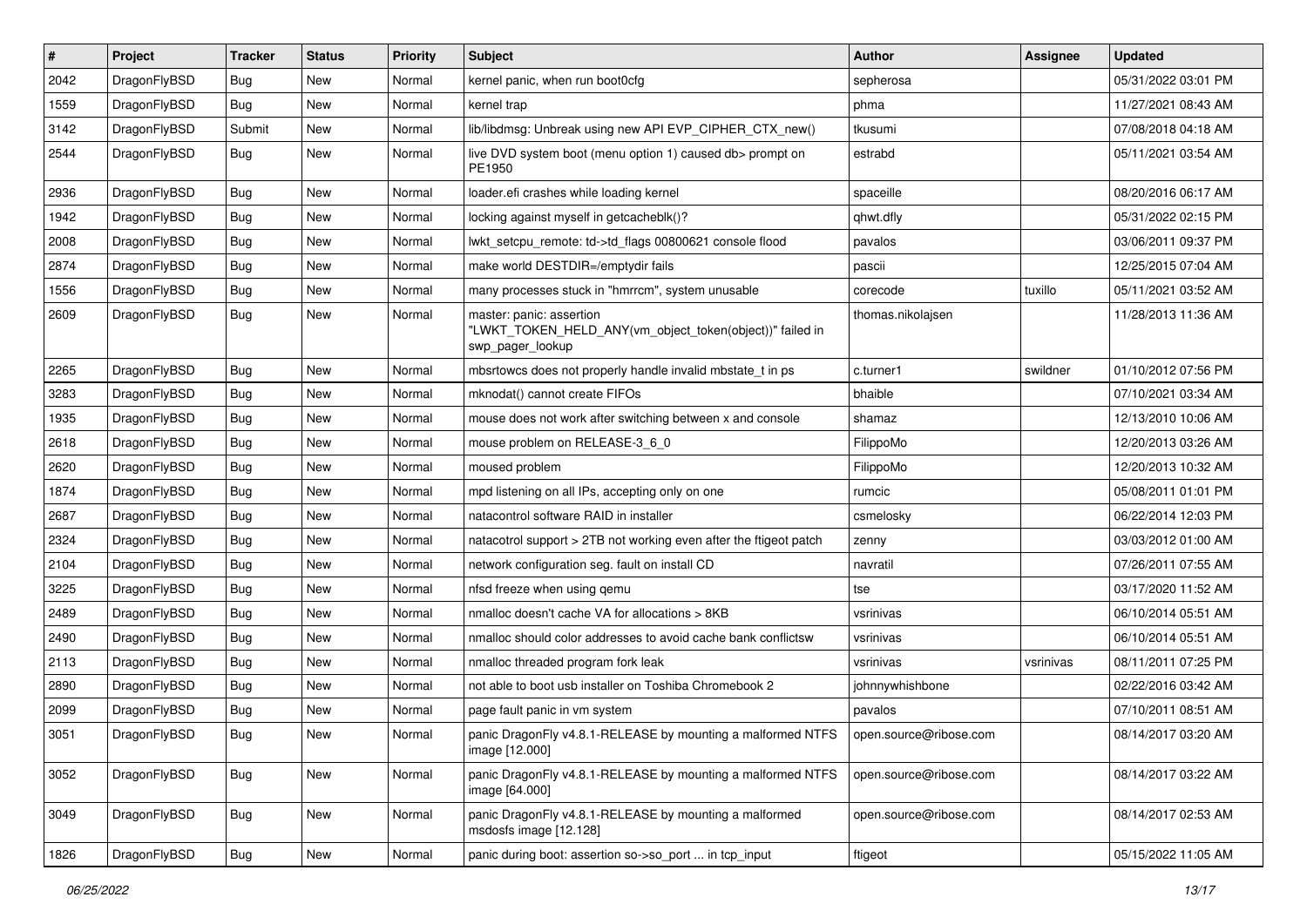| $\vert$ # | Project      | <b>Tracker</b> | <b>Status</b> | <b>Priority</b> | <b>Subject</b>                                                                                                                                                                                    | <b>Author</b>     | <b>Assignee</b> | <b>Updated</b>      |
|-----------|--------------|----------------|---------------|-----------------|---------------------------------------------------------------------------------------------------------------------------------------------------------------------------------------------------|-------------------|-----------------|---------------------|
| 3036      | DragonFlyBSD | Bug            | <b>New</b>    | Normal          | panic in icmp redirect start() ASSERT IN NETISR(0)                                                                                                                                                | tautolog          |                 | 05/11/2017 07:27 PM |
| 2164      | DragonFlyBSD | Bug            | <b>New</b>    | Normal          | panic on reboot from usb.                                                                                                                                                                         | eocallaghan       |                 | 10/27/2011 09:29 AM |
| 1861      | DragonFlyBSD | Bug            | New           | Normal          | panic via kprintf (lockmgr called in a hard section)                                                                                                                                              | vsrinivas         |                 | 10/11/2010 12:56 AM |
| 2645      | DragonFlyBSD | Bug            | <b>New</b>    | Normal          | panic with dsched fq and ioprio                                                                                                                                                                   | jyoung15          |                 | 02/20/2014 07:29 AM |
| 2369      | DragonFlyBSD | Bug            | <b>New</b>    | Normal          | panic: Bad link elm 0xffffffe07edf6068 next->prev != elm                                                                                                                                          | jaydg             |                 | 08/15/2012 03:04 AM |
| 1818      | DragonFlyBSD | Bug            | New           | Normal          | panic: Bad tailg NEXT (kgueue issue ?)                                                                                                                                                            | ftigeot           |                 | 05/15/2022 11:40 AM |
| 2520      | DragonFlyBSD | Bug            | <b>New</b>    | Normal          | panic: assertion "IS_SERIALIZED((ifp->if_serializer))" failed in<br>if default serialize assert at /usr/src/sys/net/if.c:437                                                                      | ano               |                 | 03/09/2013 12:14 AM |
| 3035      | DragonFlyBSD | Bug            | <b>New</b>    | Normal          | panic: assertion "cpu $>= 0$ && cpu < ncpus" failed in netisr cpuport<br>at /usr/src/sys/net/netisr2.h:87                                                                                         | masu              |                 | 05/11/2017 01:24 AM |
| 2453      | DragonFlyBSD | Bug            | <b>New</b>    | Normal          | panic: assertion "gd->gd spinlocks == $0$ " failed                                                                                                                                                | Johannes.Hofmann  |                 | 11/12/2012 12:54 PM |
| 2436      | DragonFlyBSD | Bug            | New           | Normal          | panic: assertion "lp->lwp_qcpu == dd->cpuid" failed in<br>dfly_acquire_curproc                                                                                                                    | thomas.nikolajsen |                 | 01/23/2013 11:07 AM |
| 2254      | DragonFlyBSD | Bug            | New           | Normal          | panic: assertion "ref < &td->td_toks_end" failed in lwkt_gettoken at<br>/usr/src/sys/kern/lwkt_token.c:588                                                                                        | eocallaghan       |                 | 12/05/2011 10:21 PM |
| 2245      | DragonFlyBSD | <b>Bug</b>     | New           | Normal          | panic: assertion "ref < &td->td_toks_end" failed in lwkt_gettoken at<br>/usr/src/sys/kern/lwkt_token.c:588                                                                                        | juanfra684        |                 | 11/22/2011 07:41 PM |
| 1917      | DragonFlyBSD | <b>Bug</b>     | New           | Normal          | panic: assertion: (RB_EMPTY(&ip->rec_tree) && (ip->flags &<br>HAMMER INODE XDIRTY) == 0)    (!RB EMPTY(&ip->rec tree)<br>&& (ip->flags & HAMMER_INODE_XDIRTY) != 0) in<br>hammer_flush_inode_done | qhwt.dfly         |                 | 11/24/2010 03:23 AM |
| 2085      | DragonFlyBSD | Bug            | New           | Normal          | panic: assertion: (m->flags & PG_MAPPED) == 0 in<br>vm_page_free_toq                                                                                                                              | vsrinivas         |                 | 06/10/2011 07:48 AM |
| 1769      | DragonFlyBSD | Bug            | New           | Normal          | panic: assertion: _tp->tt_msg->tt_cpuid == mycpuid in<br>tcp callout active                                                                                                                       | pavalos           | sjg             | 05/15/2022 11:07 AM |
| 1913      | DragonFlyBSD | Bug            | <b>New</b>    | Normal          | panic: assertion: ip->flush_state != HAMMER_FST_FLUSH in<br>hammer flush inode core                                                                                                               | swildner          |                 | 11/20/2010 05:27 PM |
| 1944      | DragonFlyBSD | Bug            | <b>New</b>    | Normal          | panic: backing object 0xdea7b258 was somehow re-referenced<br>during collapse!                                                                                                                    | sepherosa         |                 | 12/27/2010 02:06 AM |
| 2048      | DragonFlyBSD | Bug            | New           | Normal          | panic: ffs_sync: rofs mod                                                                                                                                                                         | pavalos           |                 | 04/12/2011 05:45 AM |
| 2370      | DragonFlyBSD | <b>Bug</b>     | New           | Normal          | panic: ffs valloc: dup alloc                                                                                                                                                                      | marino            | vsrinivas       | 02/01/2013 09:28 AM |
| 3245      | DragonFlyBSD | <b>Bug</b>     | New           | Normal          | panic: free: guard1x fail, i915 load from loader.conf                                                                                                                                             | polachok          |                 | 08/21/2020 10:36 AM |
| 2080      | DragonFlyBSD | Bug            | New           | Normal          | panic: lockmgr thrd_sleep: called from interrupt, ipi, or hard code<br>section                                                                                                                    | rumcic            |                 | 05/30/2011 05:06 PM |
| 1634      | DragonFlyBSD | Bug            | New           | Normal          | panic: spin_lock: 0xe4ad1320, indefinitive wait!                                                                                                                                                  | elekktretterr     |                 | 01/19/2015 03:21 AM |
| 1969      | DragonFlyBSD | <b>Bug</b>     | New           | Normal          | pf-related network problem                                                                                                                                                                        | pavalos           | lentferj        | 02/01/2011 06:57 PM |
| 2586      | DragonFlyBSD | Bug            | New           | Normal          | pf: "modulate" state seems problematic                                                                                                                                                            | srussell          |                 | 09/25/2013 07:36 PM |
| 2075      | DragonFlyBSD | <b>Bug</b>     | New           | Normal          | pflogd on x86_64                                                                                                                                                                                  | fanch             |                 | 05/16/2011 04:04 PM |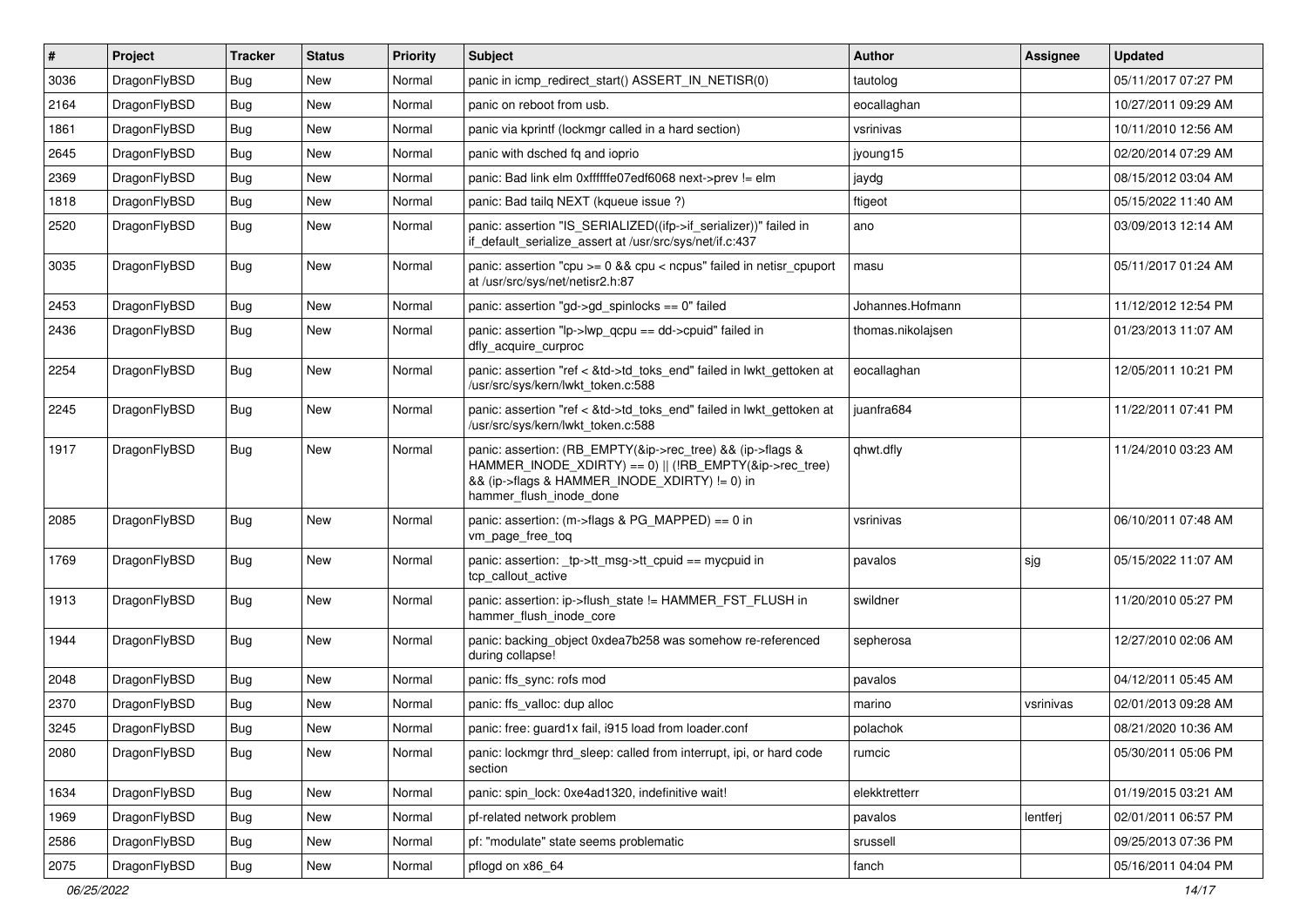| $\sharp$ | Project      | <b>Tracker</b> | <b>Status</b> | <b>Priority</b> | Subject                                                                                                        | <b>Author</b>   | <b>Assignee</b> | <b>Updated</b>      |
|----------|--------------|----------------|---------------|-----------------|----------------------------------------------------------------------------------------------------------------|-----------------|-----------------|---------------------|
| 1440     | DragonFlyBSD | <b>Bug</b>     | New           | Normal          | ptrace/gdb doesn't work after process blocks SIGTRAP                                                           | corecode        | tuxillo         | 05/11/2021 03:52 AM |
| 3238     | DragonFlyBSD | <b>Bug</b>     | <b>New</b>    | Normal          | race conditions when printing from vkernel console                                                             | piecuch         |                 | 05/19/2020 02:50 PM |
| 2045     | DragonFlyBSD | <b>Bug</b>     | New           | Normal          | ral(4): Fatal trap 12: page fault while in kernel mode (two panics)                                            | herrgard        |                 | 11/03/2011 05:34 PM |
| 2292     | DragonFlyBSD | Bug            | <b>New</b>    | Normal          | re interface with jumbo frames (mtu larger than 1500) hangs after<br>some traffic                              | Anonymous       |                 | 01/31/2012 12:11 AM |
| 2331     | DragonFlyBSD | Bug            | <b>New</b>    | Normal          | reading mouse mode from unopen file descriptor hangs mouse<br>driver                                           | phma            |                 | 03/14/2012 09:43 AM |
| 3170     | DragonFlyBSD | Bug            | <b>New</b>    | Normal          | repeatable nfsd crash                                                                                          | tse             |                 | 06/11/2020 05:52 AM |
| 3217     | DragonFlyBSD | <b>Bug</b>     | <b>New</b>    | Normal          | rescue tools: make install fails if rescue folder doesn't exist                                                | dfbsd           |                 | 11/27/2019 08:16 PM |
| 2199     | DragonFlyBSD | Bug            | <b>New</b>    | Normal          | screen segfaults if utmpx isn't present                                                                        | pavalos         |                 | 11/15/2011 10:52 PM |
| 2167     | DragonFlyBSD | <b>Bug</b>     | New           | Normal          | shutdown/reboot fails after uptime msg                                                                         | marino          |                 | 11/28/2011 03:01 AM |
| 2136     | DragonFlyBSD | <b>Bug</b>     | <b>New</b>    | Normal          | socketpair() doesn't free file descriptors on copyout failure                                                  | vsrinivas       |                 | 04/05/2013 09:13 AM |
| 2746     | DragonFlyBSD | Bug            | New           | Normal          | some fraction of xterms started from the xmonad window manager<br>get killed with SIGALRM                      | isenmann        | profmakx        | 12/28/2014 02:51 AM |
| 2067     | DragonFlyBSD | Bug            | <b>New</b>    | Normal          | sound/pcm: "play interrupt timeout, channel dead"                                                              | matthiasr       |                 | 05/11/2021 03:55 AM |
| 2055     | DragonFlyBSD | Bug            | <b>New</b>    | Normal          | $ssh + IPV6 + bridge \Rightarrow connection freezes$                                                           | steve           |                 | 04/24/2011 07:13 PM |
| 2557     | DragonFlyBSD | <b>Bug</b>     | New           | Normal          | stock 3.4.1 kernel halts during booting if dm and dm_target_crypt<br>are loaded and RAID controller is present | phma            |                 | 05/12/2013 10:38 PM |
| 2297     | DragonFlyBSD | Bug            | <b>New</b>    | Normal          | strange NFS (client) error messages / problems                                                                 | Anonymous       |                 | 02/19/2012 02:59 PM |
| 3209     | DragonFlyBSD | <b>Bug</b>     | <b>New</b>    | Normal          | svc has some minor bugs                                                                                        | arcade@b1t.name |                 | 10/24/2019 09:08 AM |
| 2892     | DragonFlyBSD | <b>Bug</b>     | <b>New</b>    | Normal          | swap_pager:indefinite wait bufferf error                                                                       | lhmwzy          |                 | 02/21/2016 10:32 PM |
| 3018     | DragonFlyBSD | <b>Bug</b>     | New           | Normal          | sys/bus/u4b/wlan/if_run.c:5464]: (style) Redundant condition                                                   | dcb             |                 | 04/11/2017 11:26 AM |
| 3022     | DragonFlyBSD | Bug            | <b>New</b>    | Normal          | sys/dev/netif/ath/ath/if_ath.c:2142: strange bitmask?                                                          | dcb             |                 | 04/11/2017 11:49 AM |
| 3076     | DragonFlyBSD | <b>Bug</b>     | <b>New</b>    | Normal          | sys/dev/netif/ig_hal/e1000_ich8lan.c:1594: sanity checking mixup?                                              | dcb             |                 | 10/11/2017 01:58 AM |
| 3025     | DragonFlyBSD | <b>Bug</b>     | <b>New</b>    | Normal          | sys/dev/powermng/powernow/powernow.c:284: bad comparison?                                                      | dcb             |                 | 09/23/2017 07:45 AM |
| 2248     | DragonFlyBSD | <b>Bug</b>     | New           | Normal          | sysctl panic                                                                                                   | pavalos         |                 | 11/23/2011 06:23 PM |
| 731      | DragonFlyBSD | <b>Bug</b>     | <b>New</b>    | Normal          | system freeze on "slice too large"                                                                             | corecode        | tuxillo         | 05/11/2021 03:45 AM |
| 3252     | DragonFlyBSD | <b>Bug</b>     | New           | Normal          | tcsetattr/tcgetattr set errno incorrectly on non-TTY                                                           | tonyc           |                 | 10/26/2020 09:34 PM |
| 3196     | DragonFlyBSD | <b>Bug</b>     | <b>New</b>    | Normal          | test issue after redmine upgrade (2)                                                                           | tuxillo         |                 | 07/05/2019 04:33 AM |
| 3184     | DragonFlyBSD | <b>Bug</b>     | New           | Normal          | tsleep(9) return value when PCATCH specified                                                                   | tkusumi         |                 | 04/03/2019 06:49 AM |
| 3239     | DragonFlyBSD | <b>Bug</b>     | New           | Normal          | unable to SIGKILL glitched emacs                                                                               | piecuch         |                 | 05/26/2020 03:30 AM |
| 2708     | DragonFlyBSD | <b>Bug</b>     | New           | Normal          | unable to send TCP nor UDP on age(4) interface                                                                 | dermiste        |                 | 05/11/2021 03:54 AM |
| 3282     | DragonFlyBSD | <b>Bug</b>     | New           | Normal          | unexpected errno value from fopen()                                                                            | bhaible         |                 | 07/10/2021 03:34 AM |
| 3206     | DragonFlyBSD | Submit         | New           | Normal          | update psm/kbd to FreeBSD 12.0 code                                                                            | htse            |                 | 10/05/2019 03:49 PM |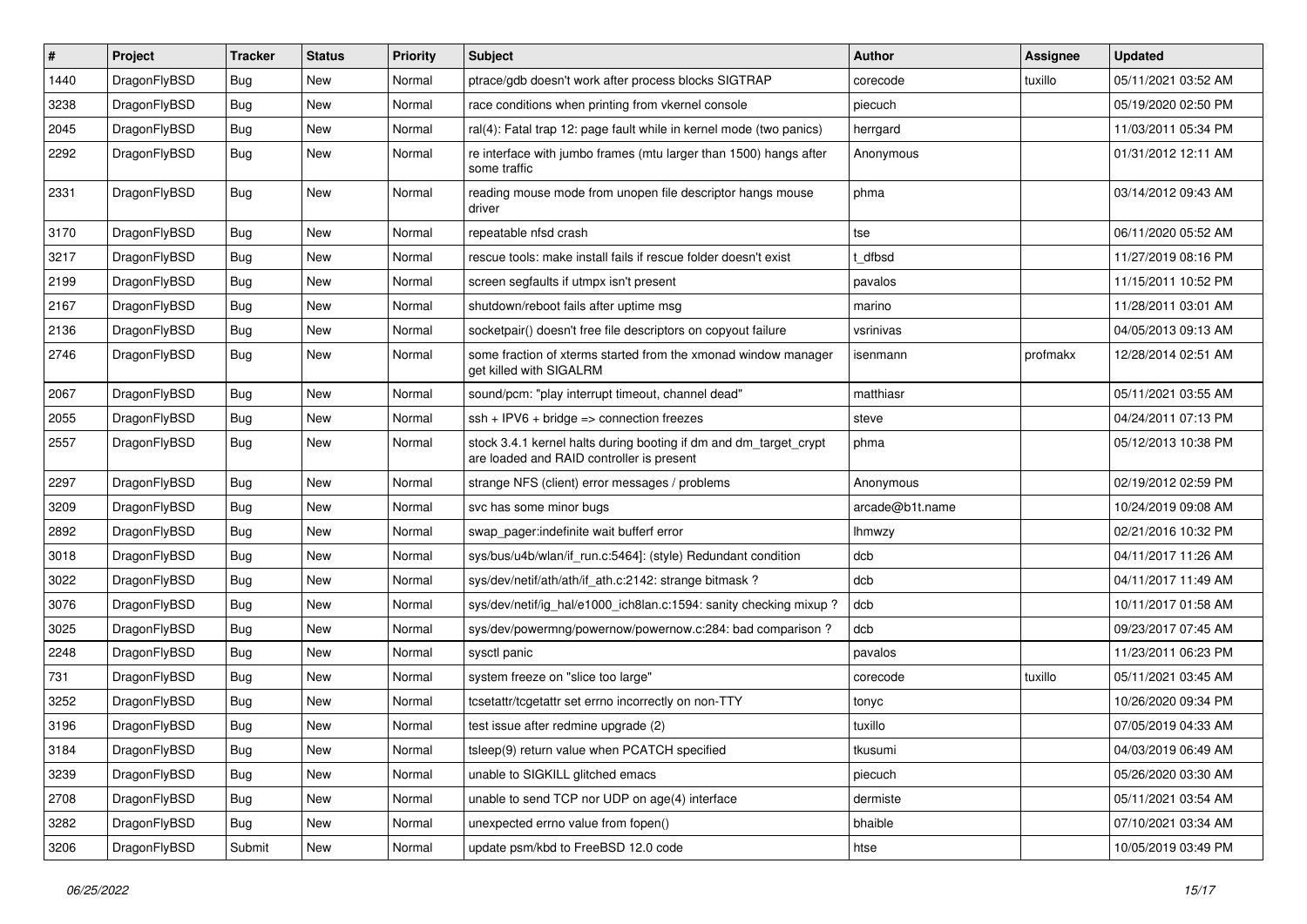| $\sharp$ | Project      | <b>Tracker</b> | <b>Status</b> | <b>Priority</b> | Subject                                                                                                                                                     | <b>Author</b>      | Assignee  | <b>Updated</b>      |
|----------|--------------|----------------|---------------|-----------------|-------------------------------------------------------------------------------------------------------------------------------------------------------------|--------------------|-----------|---------------------|
| 2224     | DragonFlyBSD | Bug            | <b>New</b>    | Normal          | v2.13.0.291.gaa7ec - Panic on fq while installing world                                                                                                     | tuxillo            |           | 11/18/2011 01:40 AM |
| 2493     | DragonFlyBSD | Bug            | <b>New</b>    | Normal          | vidcontrol: invalid video mode name                                                                                                                         | Svarov             |           | 01/24/2013 09:55 AM |
| 2577     | DragonFlyBSD | Bug            | New           | Normal          | virtio-blk iops performance is cpu limited on high end devices                                                                                              | $g$ js278          | vsrinivas | 08/01/2013 02:28 PM |
| 2154     | DragonFlyBSD | Bug            | <b>New</b>    | Normal          | vkernel copyout() doesn't return EFAULT on error                                                                                                            | vsrinivas          |           | 10/20/2011 03:53 AM |
| 1850     | DragonFlyBSD | Bug            | <b>New</b>    | Normal          | volume-add on hammer root fs panic                                                                                                                          | Johannes.Hofmann   |           | 04/18/2019 04:27 AM |
| 3231     | DragonFlyBSD | Bug            | <b>New</b>    | Normal          | wifi drops on 5.8                                                                                                                                           | tse                |           | 04/06/2020 05:08 AM |
| 1941     | DragonFlyBSD | Bug            | New           | Normal          | wlan config crash                                                                                                                                           | abandon.every.hope |           | 12/24/2010 07:54 PM |
| 2412     | DragonFlyBSD | Bug            | <b>New</b>    | Normal          | wlan0 fails to get address via dholient                                                                                                                     | nonsolosoft        |           | 08/30/2012 05:55 AM |
| 2840     | DragonFlyBSD | Bug            | <b>New</b>    | Normal          | wrong voltage is reported                                                                                                                                   | yellowrabbit2010   |           | 09/11/2015 06:09 PM |
| 3219     | DragonFlyBSD | Bug            | <b>New</b>    | Normal          | x11/xorg port can not be build                                                                                                                              | <b>UlasSAYGIN</b>  |           | 03/31/2020 08:57 AM |
| 2657     | DragonFlyBSD | Bug            | New           | High            | Needs acl to migrate our servers                                                                                                                            | ferney             |           | 03/31/2014 11:37 AM |
| 2930     | DragonFlyBSD | Bug            | New           | High            | 'objcache' causes panic during 'nfs_readdir'                                                                                                                | tofergus           |           | 07/26/2016 01:09 PM |
| 2825     | DragonFlyBSD | Bug            | <b>New</b>    | High            | 3x dhclient = hanging system (objcache exhausted)                                                                                                           | jaccovonb          | sepherosa | 05/11/2021 03:55 AM |
| 2117     | DragonFlyBSD | Bug            | New           | High            | ACPI and/or bce(4) problem with 2.11.0.673.g0d557 on HP DL380<br>G <sub>6</sub>                                                                             | pauska             |           | 08/22/2011 10:15 AM |
| 2870     | DragonFlyBSD | Bug            | New           | High            | Broken text and icons when glamor acceleration is used                                                                                                      | 375gnu             | ftigeot   | 01/31/2016 12:13 AM |
| 1198     | DragonFlyBSD | Bug            | New           | High            | DDB loops panic in db read bytes                                                                                                                            | corecode           | tuxillo   | 05/11/2021 03:51 AM |
| 2495     | DragonFlyBSD | Bug            | <b>New</b>    | High            | DFBSD v3.3.0.960.g553fe7 - ocnt != 0" failed in<br>prop_object_release                                                                                      | tuxillo            |           | 05/31/2022 04:08 PM |
| 3124     | DragonFlyBSD | Bug            | <b>New</b>    | High            | DragonFlyBSD 5.0.2 with Hammer2 with UEFI install doesn't boot                                                                                              | wiesl              |           | 06/18/2019 05:07 AM |
| 3266     | DragonFlyBSD | Bug            | New           | High            | Filesystems broken due to "KKASSERT(count &<br>TOK_COUNTMASK);"                                                                                             | tkusumi            |           | 03/15/2021 01:21 PM |
| 3194     | DragonFlyBSD | Bug            | <b>New</b>    | High            | Hammer kernel crash on mirror-stream of PFS after upgrade<br>(assertion "cursor->flags &<br>HAMMER_CURSOR_ITERATE_CHECK" failed in<br>hammer_btree_iterate) | Anonymous          |           | 06/29/2019 01:32 PM |
| 2915     | DragonFlyBSD | Bug            | New           | High            | Hammer mirror-copy problem                                                                                                                                  | : dfbsd            |           | 08/25/2016 05:28 AM |
| 3129     | DragonFlyBSD | <b>Bug</b>     | New           | High            | Kernel panic with 5.2.0 on A2SDi-4C-HLN4F                                                                                                                   | stateless          |           | 04/24/2018 12:50 AM |
| 2421     | DragonFlyBSD | Bug            | New           | High            | Kernel panic: vm_fault: page 0xc0f70000 not busy!                                                                                                           | lentferj           |           | 10/03/2012 08:16 AM |
| 2828     | DragonFlyBSD | Bug            | <b>New</b>    | High            | On AMD APUs and Bulldozer CPUs, the machdep.cpu_idle_hlt<br>sysctl should be 3 by default                                                                   | vadaszi            | vadaszi   | 05/11/2021 04:07 AM |
| 2071     | DragonFlyBSD | <b>Bug</b>     | New           | High            | Panic on assertion: (int)(flg->seq - seq) > 0 in hammer_flusher_flush<br>after inode error                                                                  | vsrinivas          |           | 06/12/2011 07:59 AM |
| 3240     | DragonFlyBSD | <b>Bug</b>     | <b>New</b>    | High            | compile error because of openssl with /usr/dports/security/rhash<br>for mysql 8 install                                                                     | <b>UlasSAYGIN</b>  |           | 06/04/2020 08:05 AM |
| 2547     | DragonFlyBSD | <b>Bug</b>     | New           | High            | crashed while doing a dry run of pkg_rolling-replace                                                                                                        | phma               |           | 04/18/2013 10:40 PM |